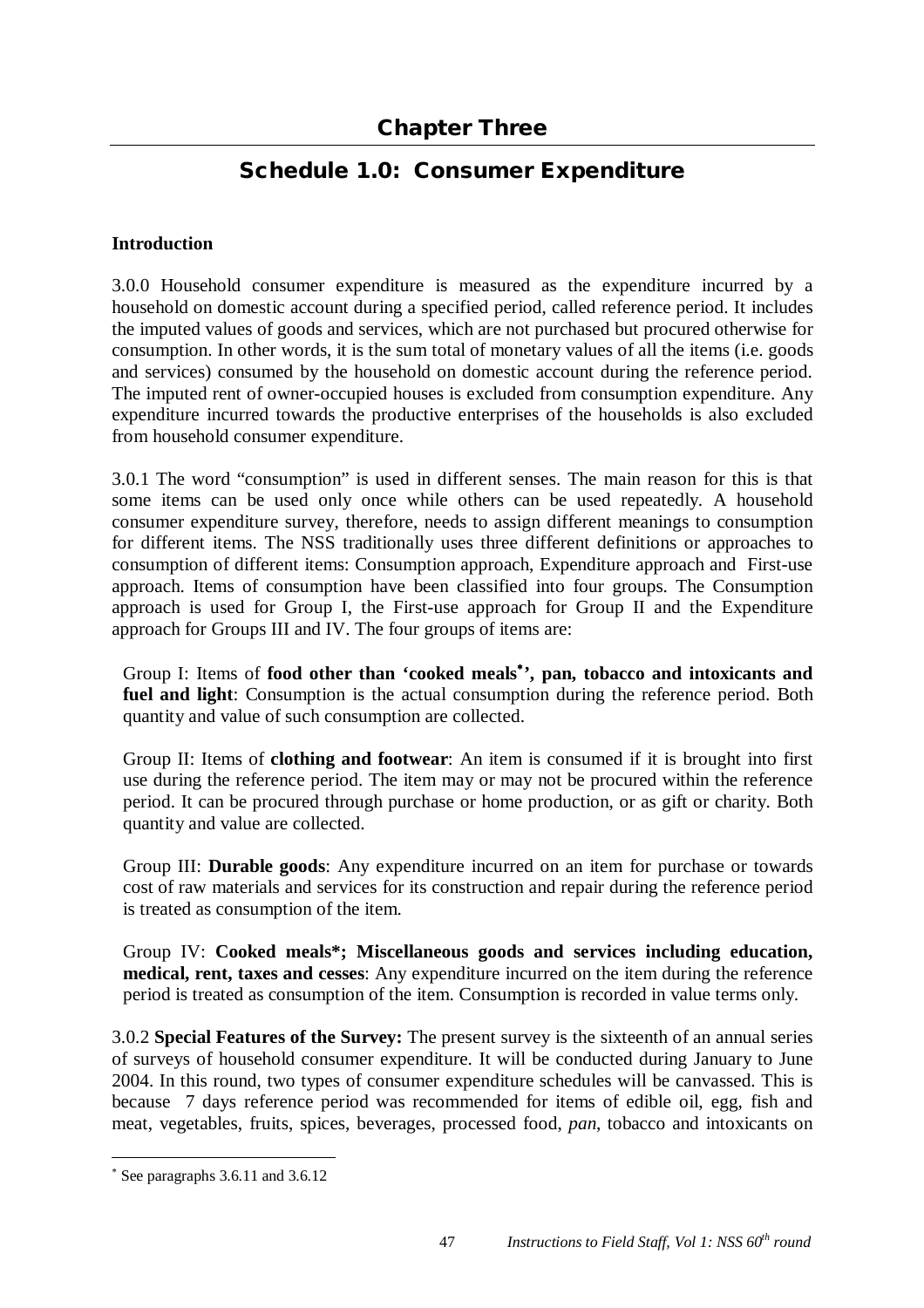the basis of results of 'Pilot Survey on Suitability of Different Reference Periods for Measuring Household Consumption (January – June 2000)'. Since the usual reference period for these items is 30 days, it is necessary to build up adjustment factors for comparing the estimates of earlier rounds. The two schedule types differ only in respect of reference period of these items. Schedule Type 1 uses 30 days reference period while Schedule Type 2 uses 7 days reference period. For all other items, the reference period used in Schedule Type 1 is the same as that used in Schedule Type 2. Full details are given in Paragraph 3.0.6: Reference period.

3.0.3. Another experiment devised for this round intends to see whether an estimate of total consumption expenditure for using as classificatory variable can be obtained by putting a very small number of questions to the informant.

3.0.4 **Sources of consumption**: An item of consumption may be acquired by a household or become available to a household in different ways:

- through purchase;
- from home-grown/home-produced stock;
- receipt in exchange of goods and services;
- transfer receipts such as gifts, loans, charities, etc., and
- from free collection.

3.0.5 **Imputation of value**: If an item is purchased and consumed by a household, the value of consumption can be taken as its purchase value. But the value of an item consumed out of commodities received in exchange of goods and services, home-grown/home-produced stock, transfer receipts or free collection requires imputation. The rule for imputation of value of consumption of commodities is given below:

- the value of goods received in exchange of goods and services will be imputed at the rate of average local retail prices prevailing during the reference period. However, the judgement of the respondent about the price of the goods purchased in exchange is to be taken into account;
- the value of home-produce will be imputed at the ex farm or ex factory rate. This should not include any element of distributive service charges;
- the value of consumption out of gifts, loans, free collection, etc. will be imputed at the average local retail prices prevailing during the reference period;
- the value of consumption out of purchase will be the value at which the purchase was made.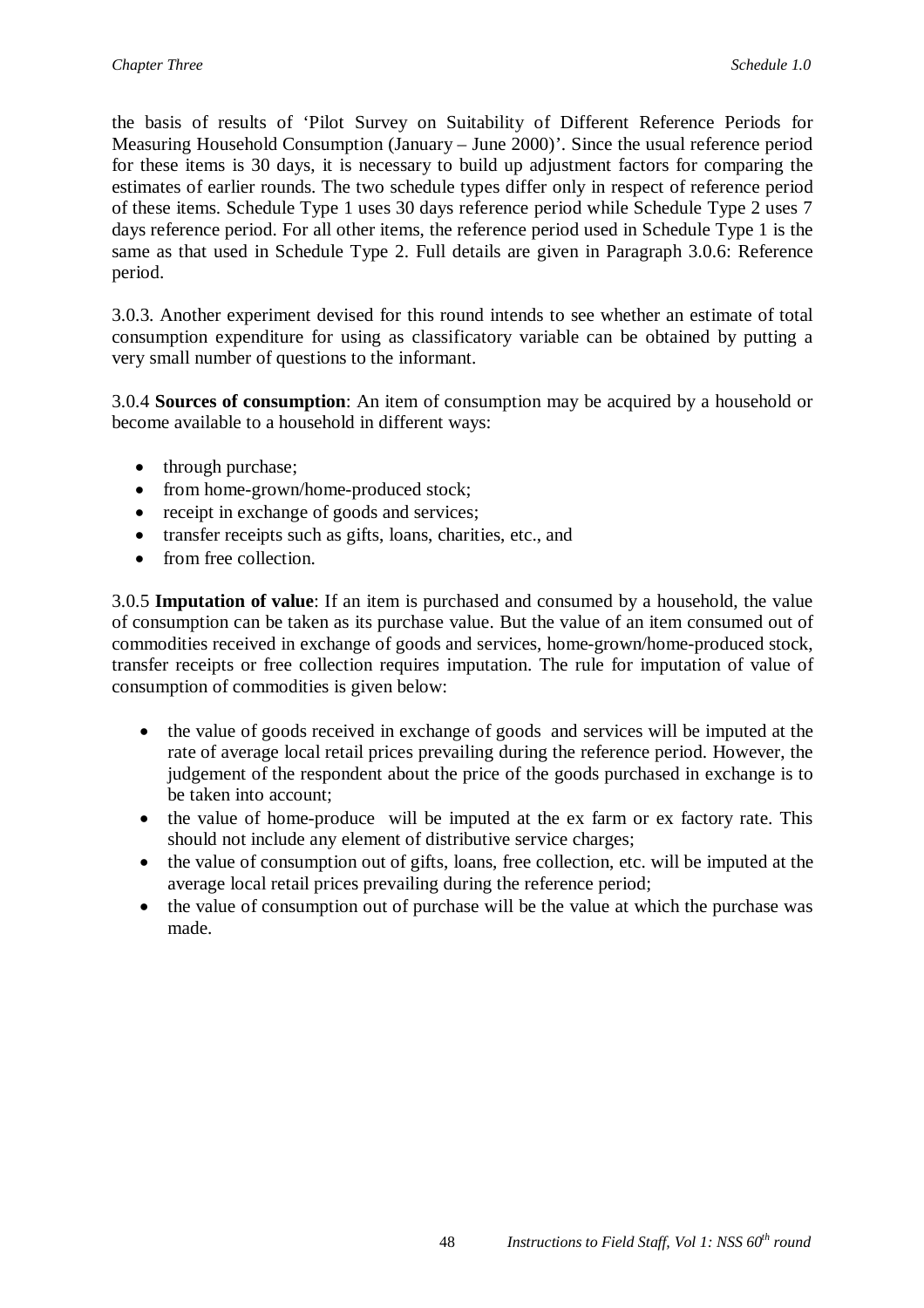3.0.6 **Reference period**: This is the period of time to which the information collected relates. It may vary from item to item. The reference periods to be used during the present survey for different groups of consumption items are given below:

| Srl.<br>No.    |                                                                                                                                                                                           | Reference period<br>for   |                           |
|----------------|-------------------------------------------------------------------------------------------------------------------------------------------------------------------------------------------|---------------------------|---------------------------|
|                | <b>Item</b>                                                                                                                                                                               | <b>Schedule</b><br>type 1 | <b>Schedule</b><br>type 2 |
| $\mathbf{1}$   | education, medical (institutional), clothing, bedding,<br>footwear and durable goods                                                                                                      | 'last 365<br>days'        | 'last 365<br>days'        |
| $\overline{2}$ | edible oil, egg, fish and meat, vegetables, fruits,<br>spices, beverages and processed foods and pan,<br>tobacco and intoxicants                                                          | 'last 30 days'            | 'last 7 days'             |
| 3              | all other items (viz all food except those mentioned<br>against Srl. No. 2., fuel and light, miscellaneous goods<br>and services including non-institutional medical, rents<br>and taxes) | 'last 30 days'            | 'last 30<br>days'         |

## **Details of Schedule**

3.1.0 **Schedule design**: Schedule 1.0 has been split into several blocks to obtain detailed information on the expenditure incurred on domestic consumption and other particulars of the sample household. No account will, however, be taken of any expenditure incurred towards the productive enterprises of the households.

3.1.1 **Block 0: Descriptive identification of sample household**: This block is meant for recording descriptive identification particulars of a sample household. All the items are selfexplanatory. A dash (-) may be recorded against not applicable items. (e.g., village name is not applicable for urban sample.)

3.1.2 **Block 1: Identification of sample household**: **items 1, 5 to 12**: The identification particulars for items 1,5-12 will be copied from the corresponding items of block 1 of listing schedule (Schedule 0.0). The particulars to be recorded in items 2, 3 and 4 have already been printed in the schedule.

3.1.3 **Item 13: sample hamlet-group/sub-block no.:** This item will be copied from column 4 of block 4.2 of Schedule 0.0.

3.1.4 **Item 14: second stage stratum:** This item will be copied from the heading of column  $(11)$  or  $(12)$  of block 5 of Schedule 0.0.

3.1.5 **Item 15: sample household number:** The sample household number (i.e., order of selection) of the selected household is to be copied from column (11) or (12) of block 5 of Schedule 0.0.

3.1.6 **Item 16: srl. no. of informant (as in col. 1, block 4):** The srl. no. of the person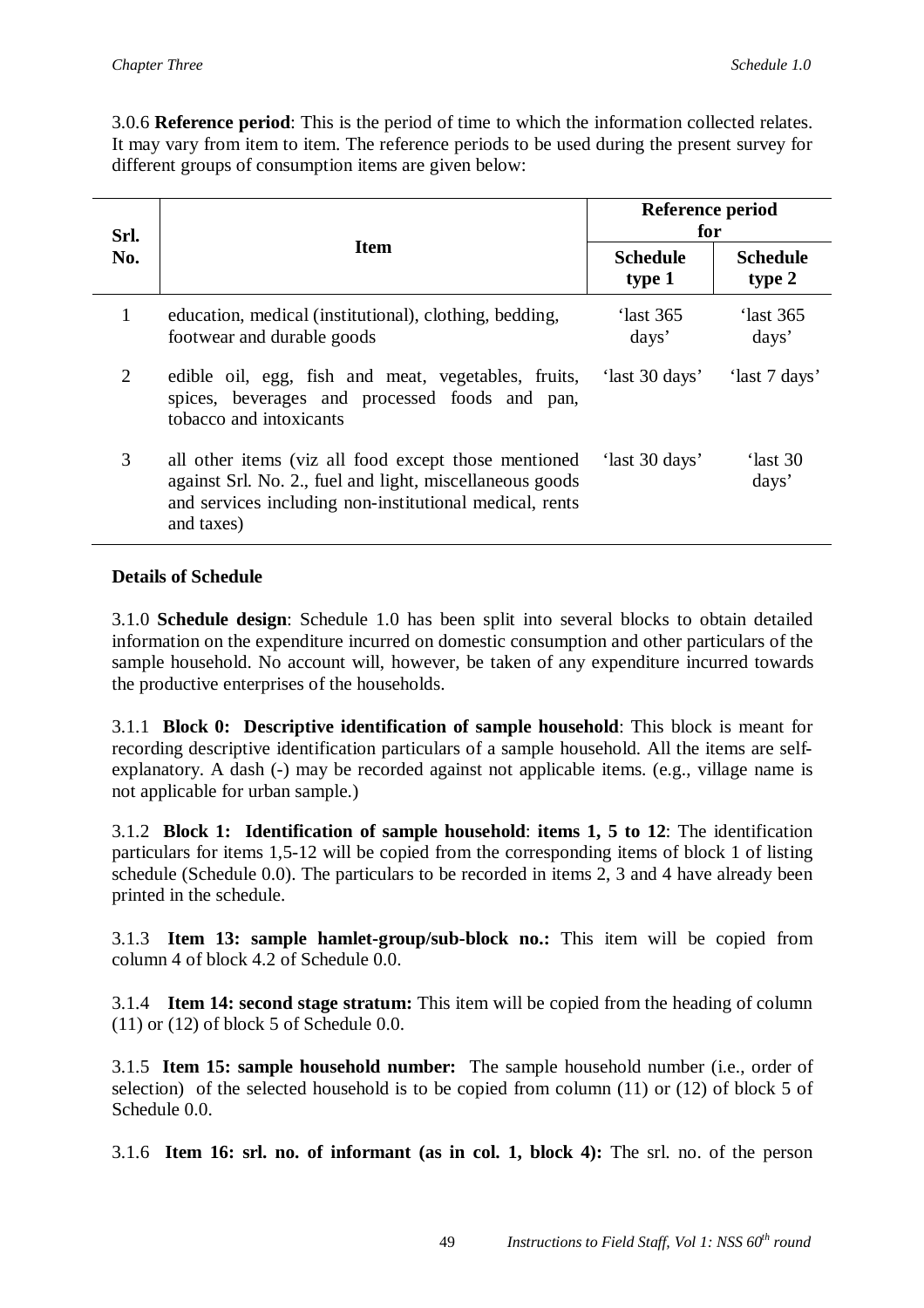recorded in column 1 of block 4, Schedule 1.0 from whom the bulk of the information is collected will be entered. Information has to be collected from one of the household members. In an extreme case, information may be collected from a person other than the household member who is supposed to know all the requisite information. In such case, '99' should be recorded against this item.

3.1.7 **Item 17: response code:** This item is to be filled-in after canvassing the schedule. The type of informant, considering his co-operation and capability in providing the required information, will be recorded against this item in terms of specified response codes. The codes are:

3.1.8 **Item 18: survey code:** Whether the originally selected sample household has been surveyed or a substituted household has been surveyed will be indicated against this item by recording '1', if it is the originally selected sample household, and '2', if it is the substituted one. If neither the originally selected household nor the substituted household can be surveyed i.e., if the sample household is a casualty, code '3' will be recorded. In such cases only blocks 0, 1, 2, 14 and 15 will be filled-in and on the top of the front page of the schedule the word 'CASUALTY' will be written and underlined.

3.1.9 **Item 19: reason for first substitution of original household (code)**: For an originally selected sample household which could not be surveyed, irrespective of whether a substituted household could be surveyed or not, the reason for not surveying the original household will be recorded against this item in code. The codes are:

This item is applicable only if the entry against item 18 is either 2 or 3. Otherwise, this item is to be left blank.

3.2.0 **Block 2: Particulars of field operation:** The identity of the Investigator, the Assistant Superintendent and the Superintendent associated with the work, date of survey/inspection/scrutiny of schedules, date of despatch, etc., will be recorded in this block against the appropriate items in the relevant columns. Besides, from the  $46<sup>th</sup>$  round onwards, person codes of field officials have been introduced which are to be recorded against item 1(ii) (for central sample only). If the schedule is required to be canvassed for more than one day, the first day of survey is to be recorded against the item srl. no. 2(i). The time required to canvas the schedule should be the actual time to canvass the schedule. It will not include the time taken by the investigator to finalise the schedule and this is to be recorded in minutes.

3.3.0 **Block 3: Household characteristics:** Characteristics which are mainly intended to be used to classify the households for tabulation will be recorded in this block.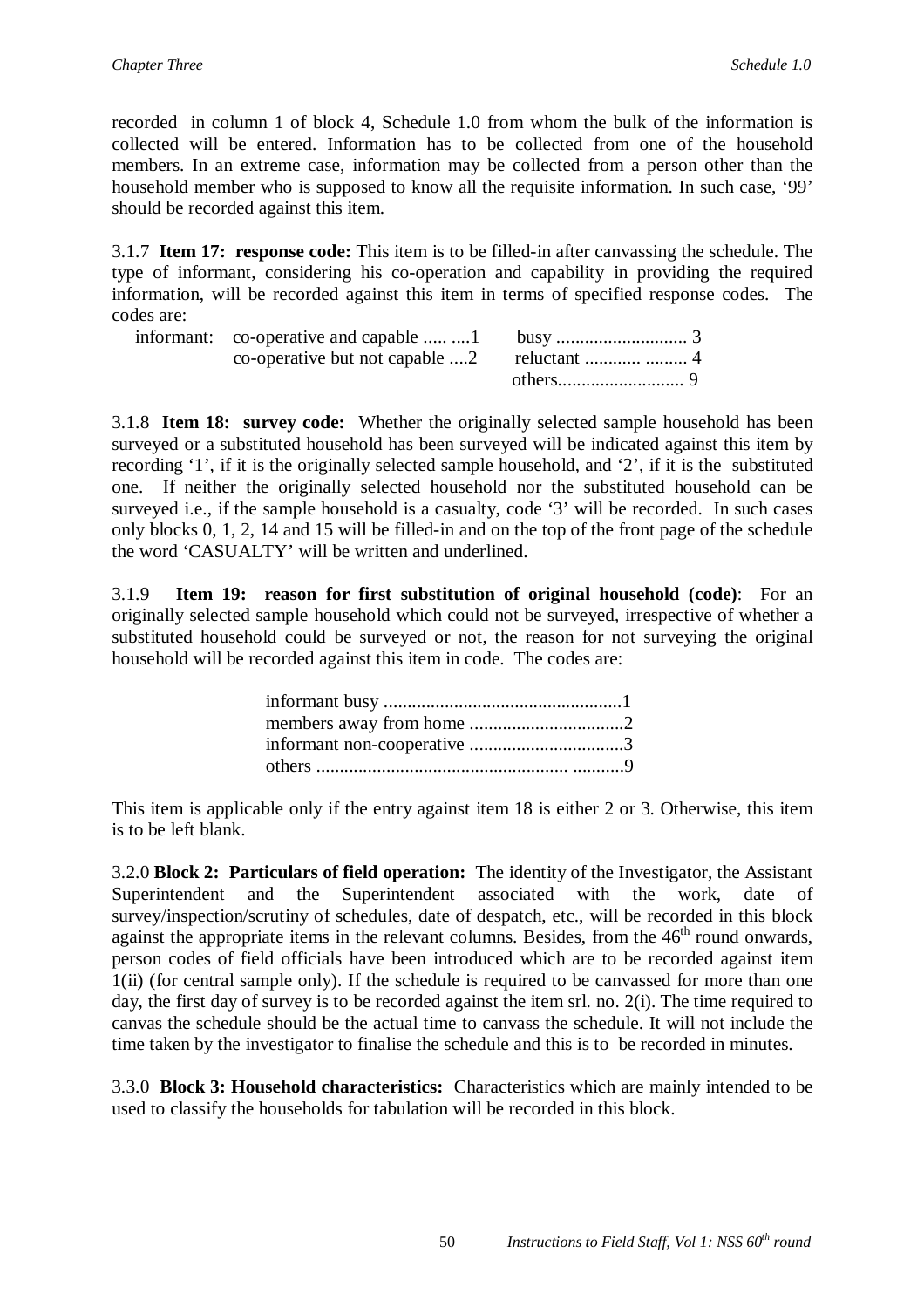3.3.1 **Item 1: household size :** The size of the sample household i.e., the total number of persons normally residing together (i.e., under the same roof) and taking food from the same kitchen (including temporary stayaways and excluding temporary visitors) will be recorded against this item. This number will be same as the last serial number recorded in column 1 of block 4.

3.3.2 **Item 2: principal industry (NIC-1998):** The description of the principal household industry will be recorded in the space provided. The entry cell for item 2 has been split for recording each digit separately. The appropriate five-digit industry code of the NIC 1998 will be recorded here. For households deriving income from non-economic activities only, a dash (-) may be put against this item. For details please see paragraph 1.9.37.

3.3.3 **Item 3: principal occupation (NCO-1968):** The description of the principal household occupation will be recorded in the space provided. The appropriate three-digit occupation code of the NCO 1968 is to be recorded in the entry cell which has been trisected for recording each digit separately. For households deriving income from non-economic activities only, a dash (-) may be put against this item. For details please see paragraph 1.9.37.

3.3.4 **Item 4: household type (code):** The household type code based on the means of livelihood of a household will be decided on the basis of the sources of the household's income during the 365 days preceding the date of survey. For this purpose, only the household's income (net income and not gross income) from economic activities will be considered; but the incomes of servants and paying guests will not be taken into account. For the **rural** areas, the selected household will be assigned appropriate type code out of the following five different household type codes:

|                                                                | self-employed in non-agriculture 1 self-employed in agriculture  4 |
|----------------------------------------------------------------|--------------------------------------------------------------------|
|                                                                |                                                                    |
| other labour $\dots \dots \dots \dots \dots \dots \dots \dots$ |                                                                    |

The procedure for assigning type codes is laid down in paragraphs 3.3.5 to 3.3.8. For **urban** areas, the household type codes are as follows:

self-employed - 1, regular wage/salary earning - 2, casual labour - 3, others - 9.

3.3.5 **Procedure for assigning household type codes in rural sector**: For a rural household, if a single source (among the five sources of income listed in preceding paragraph) contributes 50% or more of the household's income from economic activities during the last 365 days, it will be assigned the type code (1, 2, 3, 4 or 9) corresponding to that source.

3.3.6 For a household to be classified as 'agricultural labour' or 'self-employed in agriculture' (code 2 or 4) its income from that source must be 50% or more of its total income. If there is no such source yielding 50% or more of the household's total income, it will be given code 1, 3 or 9 according to the following procedure.

3.3.7 To be classified as self-employed in non-agriculture (code 1), the household's income

 $\overline{a}$ 

<sup>\*</sup> see paragraph 1.9.3 of Chapter One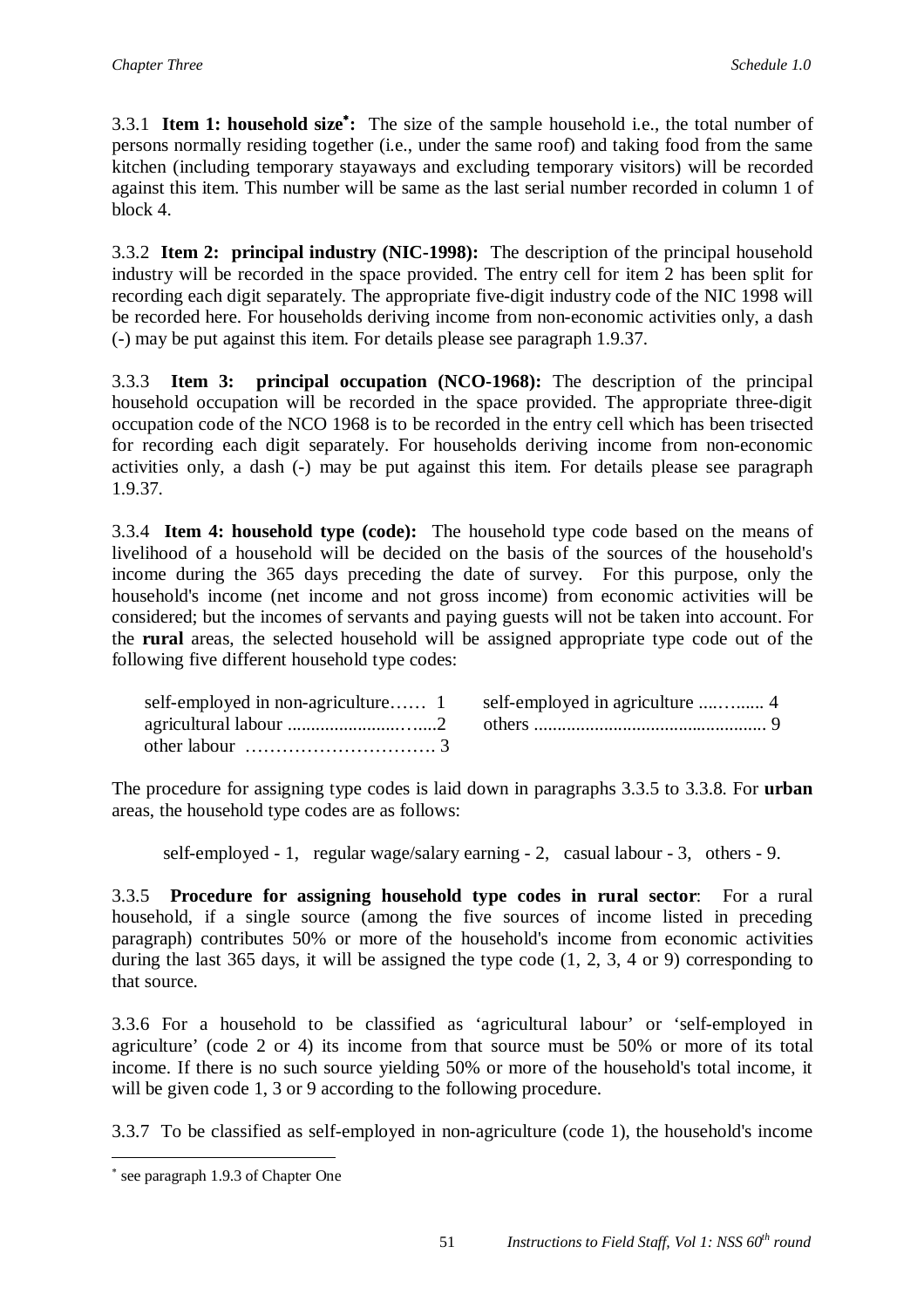from that source must be greater than its income from rural labour (all wage-paid manual labour) as well as that from all other economic activities put together (a three-way division is to be considered here).

3.3.8 A household not getting code 1, 2 or 4 will be classified as other labour (code 3) if its income from rural labour (all wage-paid manual labour) is greater than that from selfemployment as well as that from other economic activities (again a three-way division). All other households will get type code 9.

3.3.9 For **urban** areas the different urban type codes correspond to four sources of household income, unlike the rural sector where five sources are considered. An urban household will be assigned the type code 1, 2, 3 or 9 corresponding to the major source of its income from economic activities during the last 365 days. A household, which does not have any income from economic activities, will get type code 9 (others).

3.3.10 **Item 5: religion (code):** The religion of the household will be recorded against this item in code. If different members of the household claim to belong to different religions, the religion of the head of the household will be considered as the religion of the household. The codes are:

| Hinduism $\dots \dots \dots 1$ |                   |  |
|--------------------------------|-------------------|--|
|                                |                   |  |
| Christianity  3                | Zoroastrianism  7 |  |
|                                |                   |  |

3.3.11 **Item 6: social group (code):** Whether or not the household belongs to scheduled tribe, scheduled caste or other backward class will be indicated against this item in terms of the specified codes which are:

scheduled tribe - 1, scheduled caste - 2, other backward class - 3, others - 9.

Those who do not come under any one of the first three social groups will be assigned code 9, meant to cover all other categories. In case different members belong to different social groups, the group to which the head of the household belongs will be considered as the 'social group' of the household.

3.3.12 **Item 7: land possessed:** The total land area possessed by the household as on the date of survey will be worked out and recorded against this item in code. The codes are:

| code | class interval               | code |
|------|------------------------------|------|
| 01   | 2.01 to 3.00<br>hectares     | 07   |
| 02   | "<br>3.01 to 4.00            | 08   |
| 03   | "<br>4.01 to $6.00$          |      |
| 04   | "<br>$6.01 \text{ to } 8.00$ | 11   |
| 05   | greater than 8.00 "          |      |
| 06   |                              |      |
|      |                              |      |

(1 acre  $\approx 0.4047$  hectare and 0.01 hectare = 100 sq. metre)

For details please see paragraph 1.9.10.

3.3.13 **Item 8: dwelling unit:** This item refers only to the dwelling unit or the actual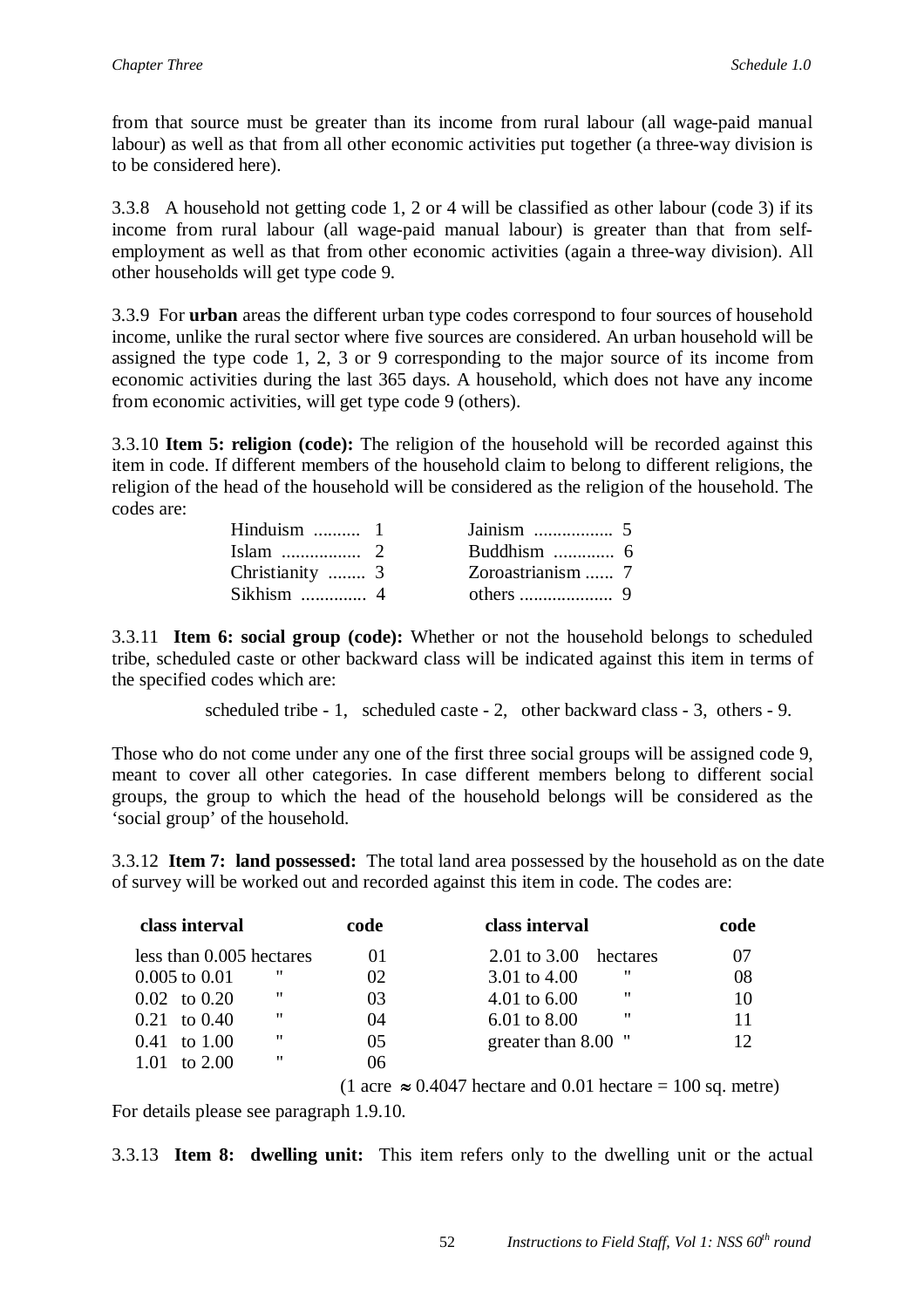residence of the sample household. The dwelling unit may be the entire structure for one household or may be only a part of it. Accordingly, the investigator will ask the informant if it is owned, hired or otherwise occupied. If the occupant owns the dwelling unit, code 1 will be recorded against item 8. If it is taken on rent, code 2 will be entered and if it is occupied otherwise, code 9 will apply. However, if any household is found living under trees, bridges, in pipes, etc. it will not be treated as living in dwelling unit. For such households code 3 will be recorded. It may be noted that a dwelling unit constructed on a plot of land which is taken under long-term lease, usually 30 years or more, will be considered as being held under owner-like possession. Similarly, a dwelling unit itself possessed by a household under a long-term lease may be treated as under owner-like possession and code 1 will be applicable in such cases also.

3.3.14 **Item 9**: **type of dwelling:** A dwelling unit may be in an independent house, a flat or of some other type. The appropriate code will be entered against the item. The codes are:

| independent house- |                       |
|--------------------|-----------------------|
| flat-              | $\mathcal{D}_{\cdot}$ |
| others-            | Q                     |
| no dwellings       | 3                     |

For details please see paragraphs 1.9.8 and 1.9.9.

3.3.15 **Item 10: type of structure:** The structures have been classified into four categories, namely, pucca, semi-pucca, serviceable katcha, unserviceable katcha on the basis of materials used for construction. This item is to be filled in code. The codes are:

pucca-1, semi-pucca-2, serviceable katcha -3, unserviceable katcha – 4, no structure-5.

For details please see paragraphs 1.9.4 to 1.9.6.

3.3.16 **Item 11: covered area (square metre):** This will be the sum of the floor areas of all the rooms, kitchen, etc., and verandah of the building. The area will be recorded (to nearest integer) in square metre. The verandah will mean a roofed space adjacent to living/other rooms which is not walled from all sides. In other words, at least one side of such space is either open or walled only to some height or protected by grille, net, etc. If entry against item 10 is 5, a dash (-) may be put against this item.

## **(1 square metre = 10.76 square feet)**

3.3.17 **Items 12 and 13: primary source of energy used for cooking and lighting:** Against these two items, the code corresponding to the primary source of energy that is used by the household for cooking and the primary source of energy used for lighting during **last 30 days preceding the date of survey** will be recorded. If more than one type of energy is utilised, the primary or principal one on the basis of its extent of use will have to be identified and the corresponding code will be noted in the appropriate box. The codes are:

- **cooking**: coke, coal- 01, firewood and chips- 02, LPG- 03, gobar gas 04, dung cake- 05, charcoal- 06, kerosene- 07, electricity- 08, others- 99, no cooking arrangement- 10
- **lighting**: kerosene -1, other oil -2, gas 3, candle 4, electricity 5, others -9, no lighting arrangement  $-6$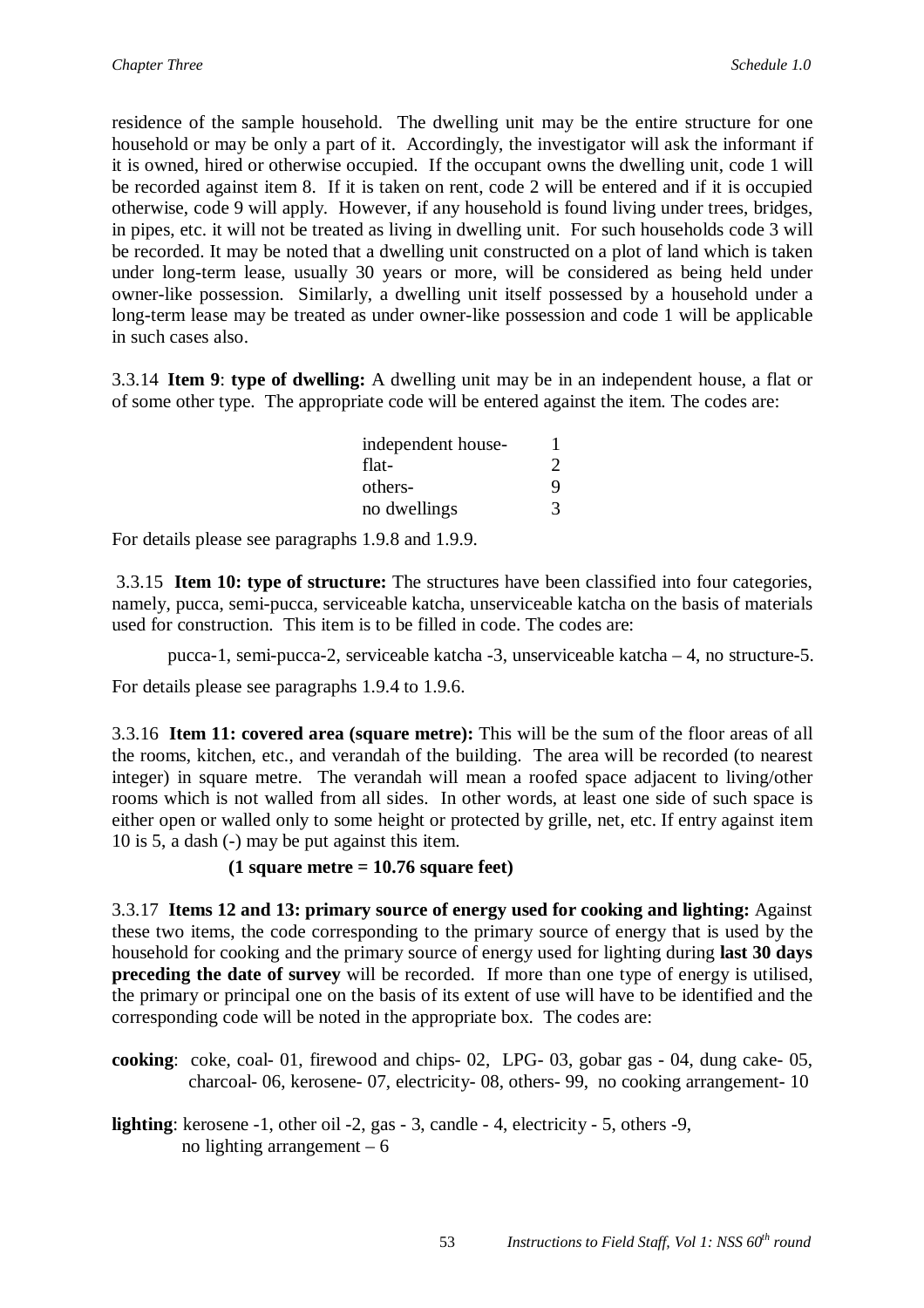3.3.18 **Items 14 to 19: household consumer expenditure during last 30 days:** These items have been introduced for a methodological study to find the suitability of using them for deriving monthly per capita consumer expenditure to be used as a classificatory variable in a household schedule other than consumer expenditure schedule. These are deliberately placed here in Block 3, before the detailed blocks on food, clothing, etc. and should be filled first, before taking up the detailed consumption blocks. In no case, the entries against these items be changed based on the information collected in the detailed blocks.

3.3.19 Basically, the five items 14-18 constitute a break-up of monthly household consumer expenditure (item 19) corresponding to five different ways – cash payment and four alternatives - in which an item of consumption may be acquired by a household or may become available to a household. Suitable questions of the following kinds may be put to the informant for collecting the information on these items.

3.3.20 For **item 14: purchase:** How much did the household spend on purchases and other cash payments made for its members' needs during the last 30 days?

3.3.21 Here 'purchase' includes not only purchases of goods but also cash payments for 'purchase' of services such as all kinds of transport expenses, educational expenses including school fees and tutors' fees, medical expenses including expenses of diagnostic tests, doctors' fees and hospital/ nursing home charges, rent, and electricity and telephone bill payments. Instalment payments for household durables are to be included, as well as repairs and construction expenditure of household durables, and expenditure on repair and maintenance of dwelling unit. For households having an enterprise, any amount spent for enterprise purposes; for households owning livestock, any amount spent on food consumed by livestock; for cultivator households, any farm expenditure will be excluded. Further, any expenditure incurred towards purchase of immovable properties like land, building, etc will also be excluded.

3.3.22 For **item 15: home-produced stock:** Did the household members use any goods grown/produced by the household for their own consumption during the last 30 days? If so, how much? What was the estimated value of such goods consumed at ex farm/factory price? Goods may be cereals, pulses, vegetables, milk, firewood & chips, cow dung, footwear, clothes, etc.

3.3.23 For **item 16**: **receipts in exchange of goods and services:** Whether the household consumed any goods and services which have been procured or received against some goods or services of the household during the last 30 days? What is the estimated value of these goods and services at local retail prices? For wage/salaried households such items may be perquisites like free electricity, free telephone services, free medical services, etc. Agricultural labourer may receive payments in kind such as in the form of crops/goods produced by the cultivator. A cultivator may make any payment for goods and services in terms of food grains, vegetables, etc. A barber may receive his payment in food grains, vegetables, etc. These are to be considered while recording information against this item.

3.3.24 For **item 17: gifts and loans:** Whether any goods and services were procured by way of gift or loan for household consumption during the last 30 days? What is the estimated value of these items at local retail prices? These items may be items of food, pan, tobacco and intoxicants, fuel and light, clothing and footwear.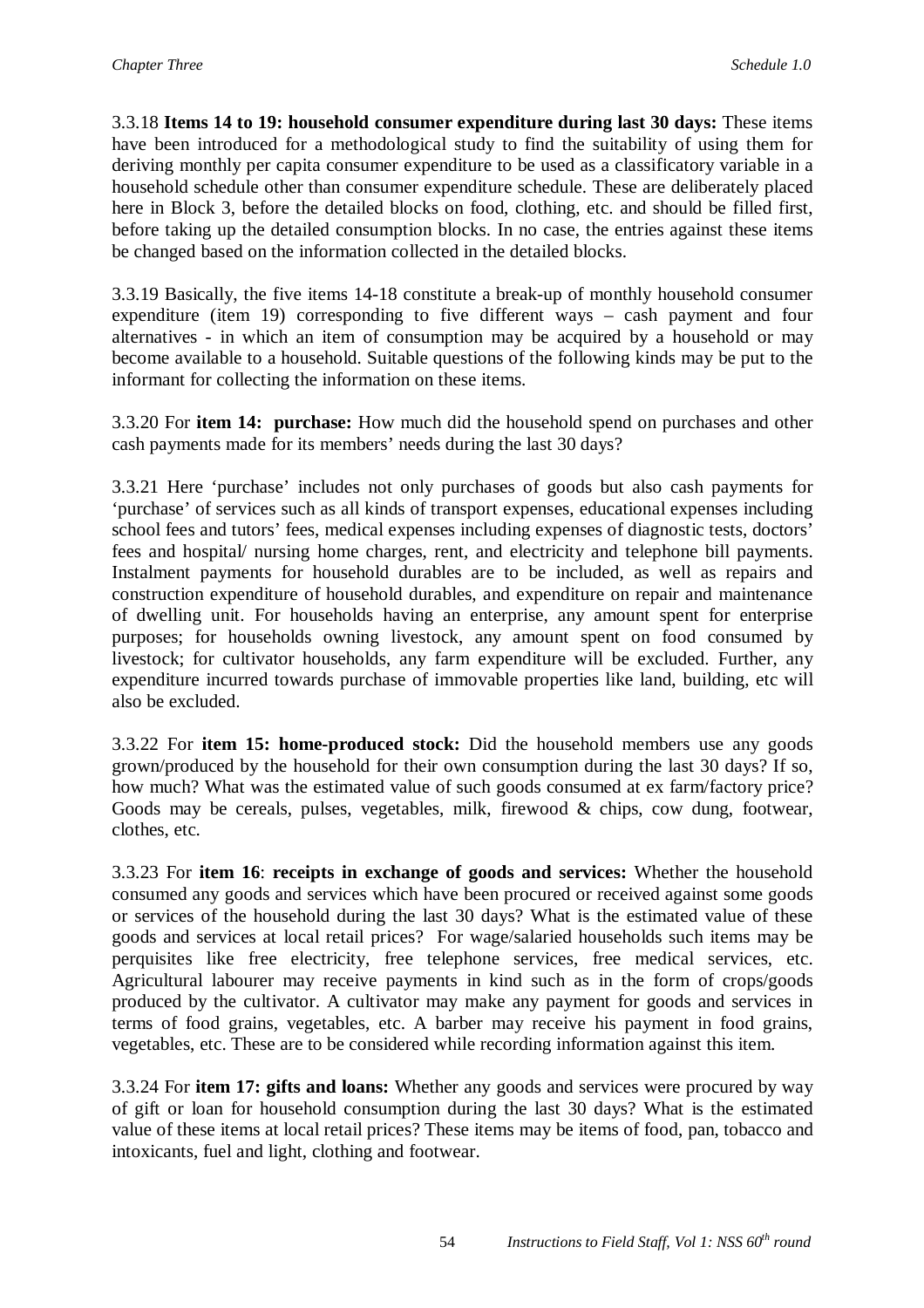3.3.25 For **item 18**: **free collection:** Whether any item was procured by the household through free collection during the last 30 days for its consumption? What is the estimated value of these items at local retail prices? Normally, such items are firewood, cow dung, vegetables, honey or other forest products.

3.3.26 **Item 19: total:** This will be obtained as the sum of items 14-18.

3.3.27 **Item 20**: **monthly per capita expenditure (Rs 0.00):** This item will be filled in only after completing blocks 5 to 13. It will be copied from column 7 of item srl. no. 39 of block 13. (The sum total of the relevant sub-total items (as indicated in block 13) adjusted for 30 days will be divided by the household size to obtain the monthly per capita expenditure.)

3.3.28 **Item 21: did the household perform any ceremony during the last 30 days?** If the household performs any ceremony during the last 30 days, then code '1' will be recorded against this item. Otherwise, '2' will be recorded. The concept of ceremony is explained below:

3.3.29 Ceremonies are performed to solemnize some events of life like birth, marriage, etc. There are also rites consequent upon the death of a person. For various religious faiths, there are some days in a year, which are observed with ceremonial performances like offering puja, prayer, ritual performances etc. Such ceremonies may be performed by household members as required under the social/religious customs and not incurring expenditure for entertaining guests. On the other hand, some households may spend considerable amount of money for entertaining guests with meals. The former type will not be considered as ceremonies performed but the latter type will be considered as ceremonies. Only those ceremonies on which guests are entertained with meals should be considered here.

3.3.30 **Item 22: no. of meals served to non-household members during the last 30 days:**  The total number of meals served to non-household members during the last 30 days will be recorded against this item. The definition of meal is given in paragraph 1.9.12.

3.3.31 **Item 23**: **did the household purchase any cereal from ration/fair price shop during the last 30 days?** The answer against this question will be recorded in code. The codes are: yes-1, no-2. Purchase of food grains by workers from shops run by their employer at concessional or subsidised rates (this is prevalent, for example, in tea garden areas) will not be considered as purchase from ration/fair price shop.

3.4.0 **Block 4: Demographic and other particulars of household members:** All members of the sample household will be listed in this block. Demographic particulars (viz., relation to head, sex, age, marital status and general education) and number of meals taken will be recorded for each member using one line for one member.

3.4.1 **Column (1): serial number:** All the members of the sample household will be listed in block 4 using a continuous serial number in column (1). In the list, the head of the household will appear first followed by head's spouse, the first son, first son's wife and their children, second son, second son's wife and their children and so on. After the sons are enumerated, the daughters will be listed followed by other relations, dependants, servants, etc.

3.4.2 **Column (2): name of member:** The names of the members corresponding to the serial numbers entered in column (1) will be recorded in column (2).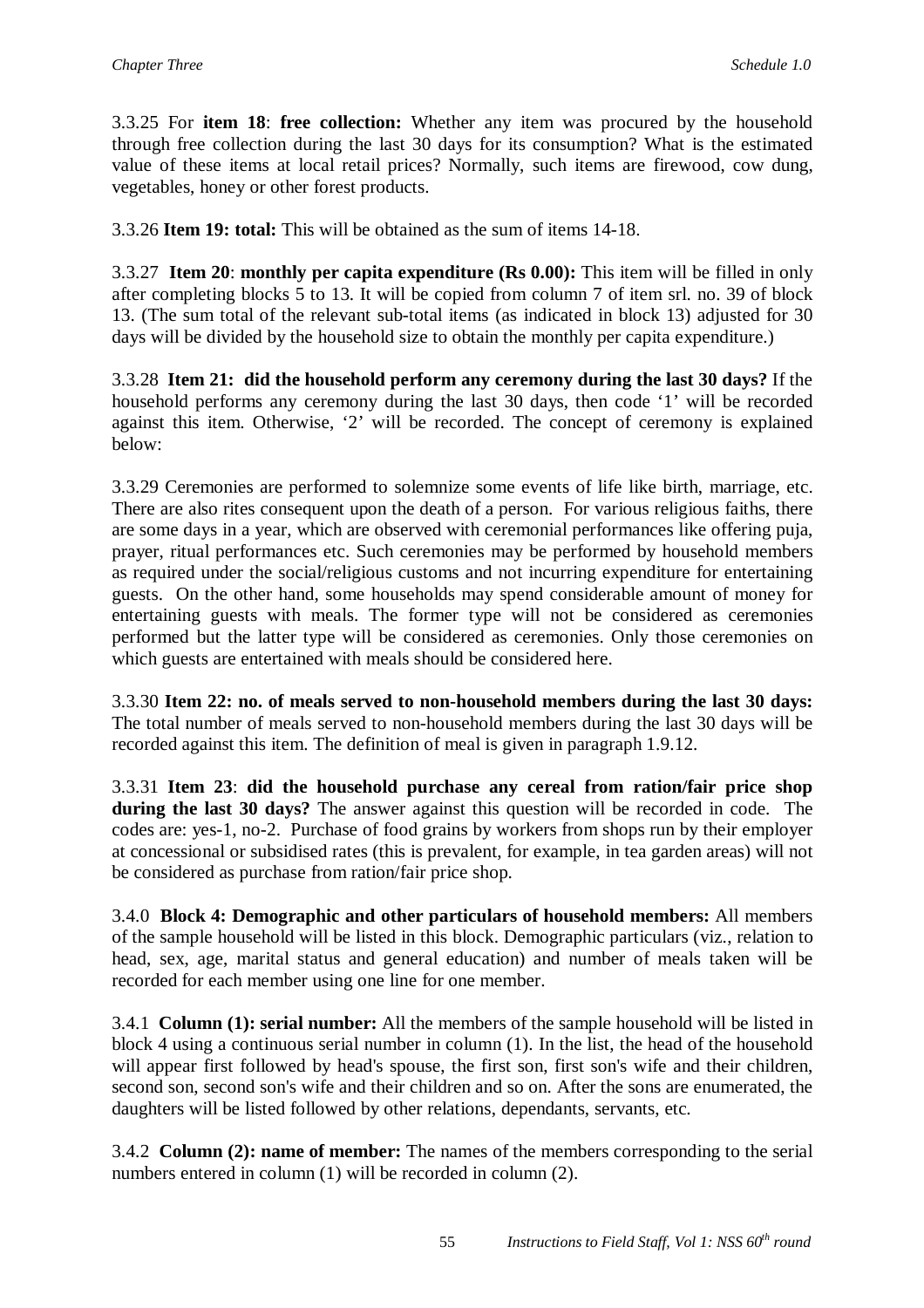3.4.3 **Column (3): relation to head (code):** The family relationship of each member of the household with the head of the household (for the head, the relationship is 'self') expressed in terms of specified codes will be recorded in this column. The codes are:

|                          | father/mother/father-in-law/mother-in-law  7 |
|--------------------------|----------------------------------------------|
|                          | brother/sister/brother-in-law/sister-in-law  |
| spouse of married child4 | /other relatives 8                           |
|                          | servant/employees/other non-relatives  9     |

3.4.4 **Column (4): sex (male-1, female-2):** For each and every member of the household, sex in terms of the code (male-1, female-2) will be recorded in this column. For eunuch, code '1' will be recorded.

3.4.5 **Column (5): age (years):** The age in completed years of all the members listed will be ascertained and recorded in this column. For infants below one year of age, '0' will be entered. As a departure from earlier rounds, the age above 99 will be recorded in three digits.

3.4.6 **Column (6): marital status (code):** The marital status of each member will be recorded in terms of the specified code in this column. The codes are:

never married - 1, currently married - 2, widowed - 3, divorced/separated - 4.

3.4.7 **Column (7): general educational level (code):** Information regarding the level of general education attained by the members of the household listed will be recorded in this column in terms of the specified codes. For the purpose of making entries in this column, only the course successfully completed will be considered. For instance, for a person who has studied up to say, first year B.A., his/her educational attainment will be considered as higher secondary (code 07). For a person who has studied up to  $12<sup>th</sup>$  standard but has not appeared for the final examination or has failed, his/her educational attainment will be considered under 'secondary' (code 06). The relevant codes to be used for recording entries in this column are:

not literate –01, literate without formal schooling –02, literate but below primary – 03, primary –04, middle –05, secondary –06, higher secondary –07, diploma/certificate course  $-08$ , graduate  $-10$ , post graduate and above  $-11$ 

3.4.8 A person who can both read and write a simple message with understanding in at least one language is to be considered literate. Those who are not able to do so are to be considered not literate and will be assigned code 01. Those who are literate but never attended any school will be assigned code 02. Those who are by definition literate but are yet to pass a primary standard examination will get code 03. Similarly, codes 04, 05, 06 and 07 etc. will indicate the successive higher standards of examinations passed.

3.4.9 Persons who have attained proficiency in Oriental languages (e.g. Sanskrit, Persian, etc.) through formal but not the general type of education will be classified appropriately at the equivalent level of general education standard.

3.4.10 **Column (8): number of days stayed away from home during last 30 days:** The number of days for which the member 'stayed away from home' during the 30 days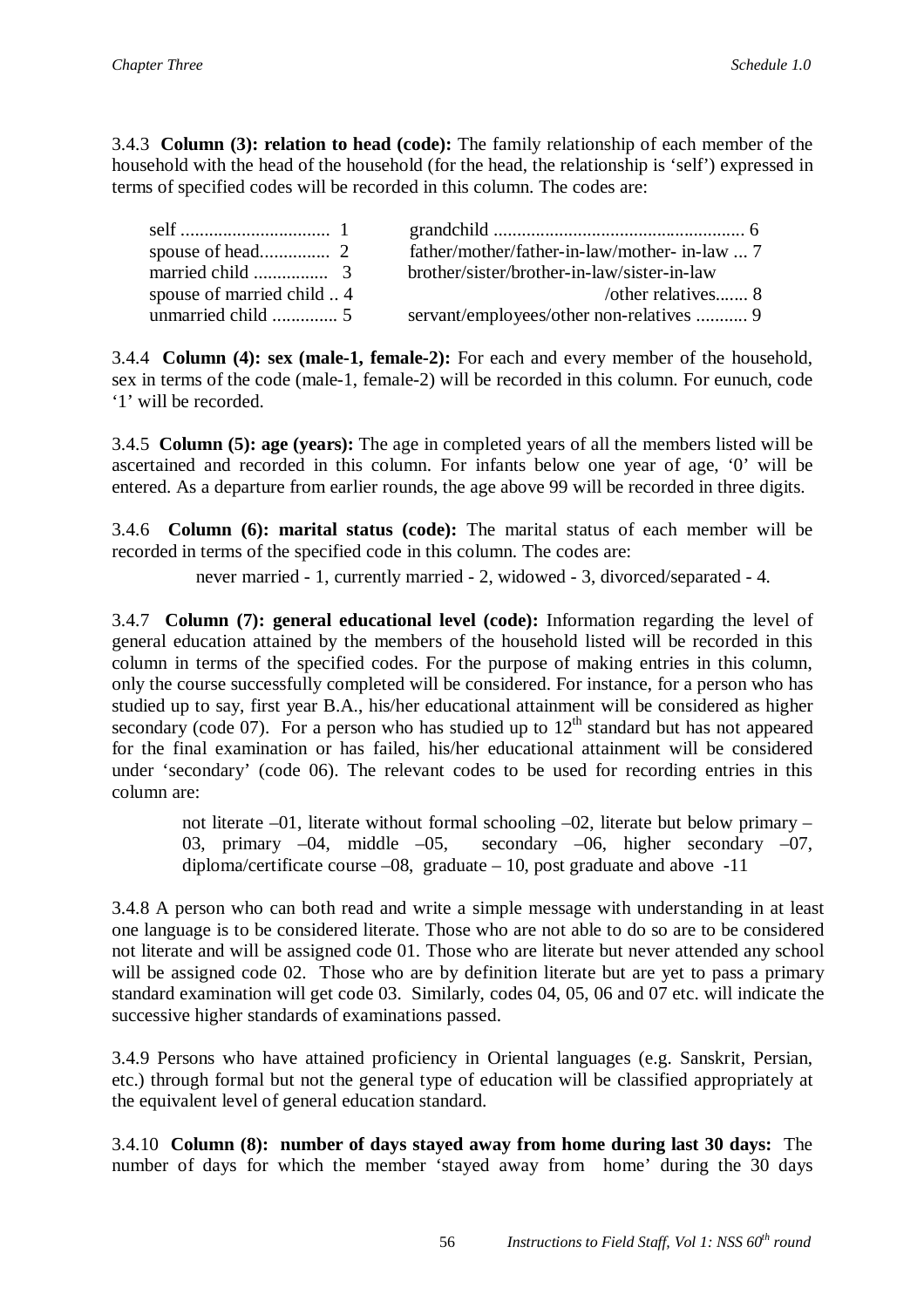preceding the date of enquiry should be recorded here. A continuous absence from home for 24 hours will be reckoned as a 'day stayed away'. That is, the entry will be made in completed number of days and any fraction of a day will be ignored. The location of the place where the person stayed, having been away from his/her own household, may also be within the same village/town and staying away will not only mean physical absence but also nonparticipation in food consumption from his/her own household. For example, if a member stayed away for two days, but consumed food prepared at home during these two days, then that member will not be considered for this item as staying away. For members who did not stay away for even 1 day during the last 30 days, zero (0) will be recorded.

3.4.11 **Column (9): number of meals usually taken in a day:** The number of meals consumed by a person is usually reported as 2 or 3. In rare cases, one may come across a person who may be taking food only once in a day or more than three times a day. While in the former case the number of meals for the person will be 1 per day, in the latter case, however, only 3 should be entered. That is, in this column, the recorded number of meals taken in a day, even if it is reported to be higher, should not exceed 3. A breast-fed baby does not directly share the food consumed by members of the household. Hence for such babies the entry in this column will be '0'. To have a clear idea of what constitutes a meal, paragraph 1.9.12 may be referred to.

3.4.12 **Columns (10), (11), (12), (13) and (14): number of meals taken during last 30 days:** It is important to note that the entries are to be made in these columns depending on the place from where food is served irrespective of where it is consumed.

3.4.13 Columns (10), (11) and (12) pertain to meals taken away from home without payment. Number of meals taken outside home on payment and at home during last 30 days preceding the date of survey, for each member of the household will be recorded against columns (13) and (14). There are schools/balwadis, etc. which provide standard food to all or some students as midday meal, tiffin, etc. free or at subsidised rate. Such meals are to be considered as meals taken away from home. If such food is received free it will be recorded in column (10). Meals received at subsidised rate will be recorded in column (13). There are institutions which provide canteen facilities to their students. Students can purchase food of their choice and to their requirements from those canteens on payment. In such cases also entry will be made in column (13).

3.4.14 Sometimes meals are provided by the employer. These may be as perquisites or as part of wages in kind. These meals are generally consumed at the place of work and are to be considered as meals taken away from home. It may not be rare that meals provided by the employer are brought home by the employees and consumed there. Such meals are also to be considered as meals taken away from home. In column (11), the number of such meals received and consumed during the reference period by an individual member will be recorded. Similarly meals consumed as guests in other households, will also be taken into account while making entries in column (12). For the purpose of making entry in column (13), 'meals received on payment' will mean that the informant has to incur some expense or part with a certain portion of his salary/wage for getting the meals. Meals purchased from hotel, restaurant or an eating-house will be considered as 'meals taken away from home on payment' and will have to be counted also for making entry in column (13). Meals taken away from home during the days of absence from the household should also be accounted for in making entries in these columns. Such meals are to be counted under either of the columns (10) to (12) or (13).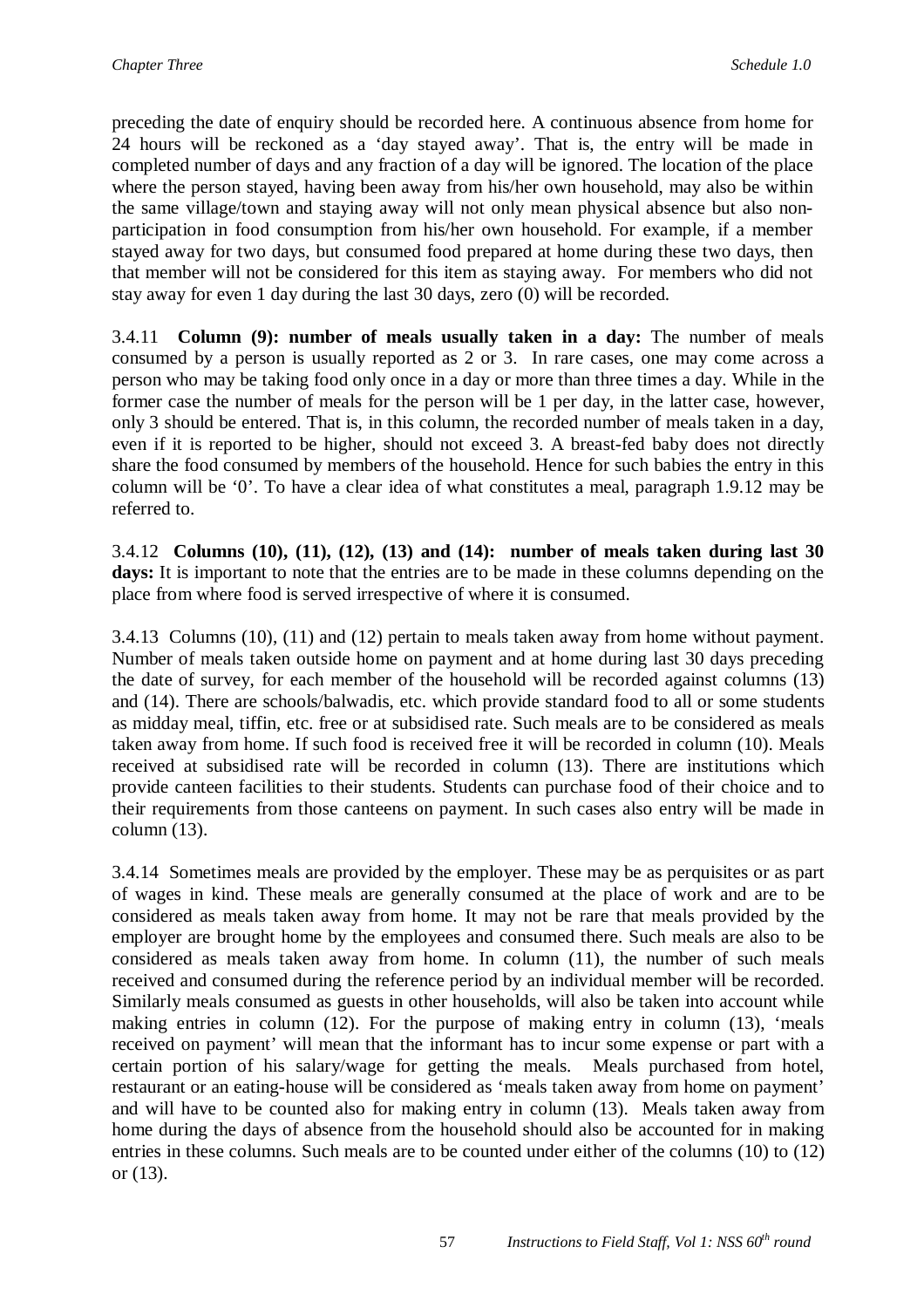3.4.15 In column (14), the number of meals taken at home by each member of the household during the period of 30 days preceding the date of survey will be recorded. A meal will be considered to be taken at home if the meal is prepared at home irrespective of the place where it is consumed.

3.5.0.0 **Blocks 5 to 12: Blocks on Consumer Expenditure:** There will be two types of schedules. In both the schedule types information on consumer expenditure on various items/groups of items will be collected in these blocks. The only difference between the two schedule types is the reference period for items of block  $6 -$  last 30 days for schedule type 1 and last 7 days for schedule type 2. The titles of the blocks are:

| Block 5      |                           | : Consumption of cereals, pulses, milk, sugar and salt during the last 30                                                                            |
|--------------|---------------------------|------------------------------------------------------------------------------------------------------------------------------------------------------|
| Block 6      |                           | : Consumption of edible oil, egg, fish and meat, vegetables, fruits, spices,<br>beverages and processed food and pan, tobacco and intoxicants during |
| Block 7      |                           | : Consumption of fuel $\&$ light during the last $30$ days ended on                                                                                  |
| Block 8      |                           | : Consumption of clothing, bedding, etc. during the last 365 days ended<br>on                                                                        |
| Block 9      |                           | : Consumption of footwear during the last 365 days ended on                                                                                          |
| Block 10     | $\mathbb{R}^{\mathbb{Z}}$ | Expenditure on education and medical (institutional) goods and services                                                                              |
| Block $11$ : |                           | Expenditure on miscellaneous goods and services including medical<br>(non-institutional), rents and taxes during the last 30 days ended on           |
| Block $12$ : |                           | Expenditure for purchase and construction (including repair and<br>maintenance) of durable goods for domestic use during the last $30 \, days$       |

3.5.0.1 **Credit purchase:** In case of credit purchase of any item of blocks 10, 11 or 12 the actual expenditure made during the reference period will be recorded. If any payment is made during the reference period for any credit purchase made earlier, then that amount will also be included. If the household makes a lump sum payment against the credit purchase of several items, apportionment will be made for each of the items in proportion to their value.

3.5.0.2 **Payment in kind:** If payment in kind is made against consumer services like payment to priests, domestic servants, barbers, washer men, etc. in terms of items of food, pan, tobacco, intoxicants, fuel, clothing and footwear, the value of the item will be recorded against the particular service consumed and not against the respective items of block 5, 6, 7, 8 or 9. But if such payment in kind is made in terms of miscellaneous goods or durable goods, it will not be recorded against consumer service, but instead, will have to be recorded against the respective items of blocks 10, 11 or 12. However, if an old (used) durable good (say, an almirah), is given to a person (say, a priest) for the services rendered by him, the present (imputed) value of the good may be recorded against the appropriate item of block 11 (e.g. priest).

3.5.0.3 If a household member receives any item of blocks 10, 11 or 12 as a part of wages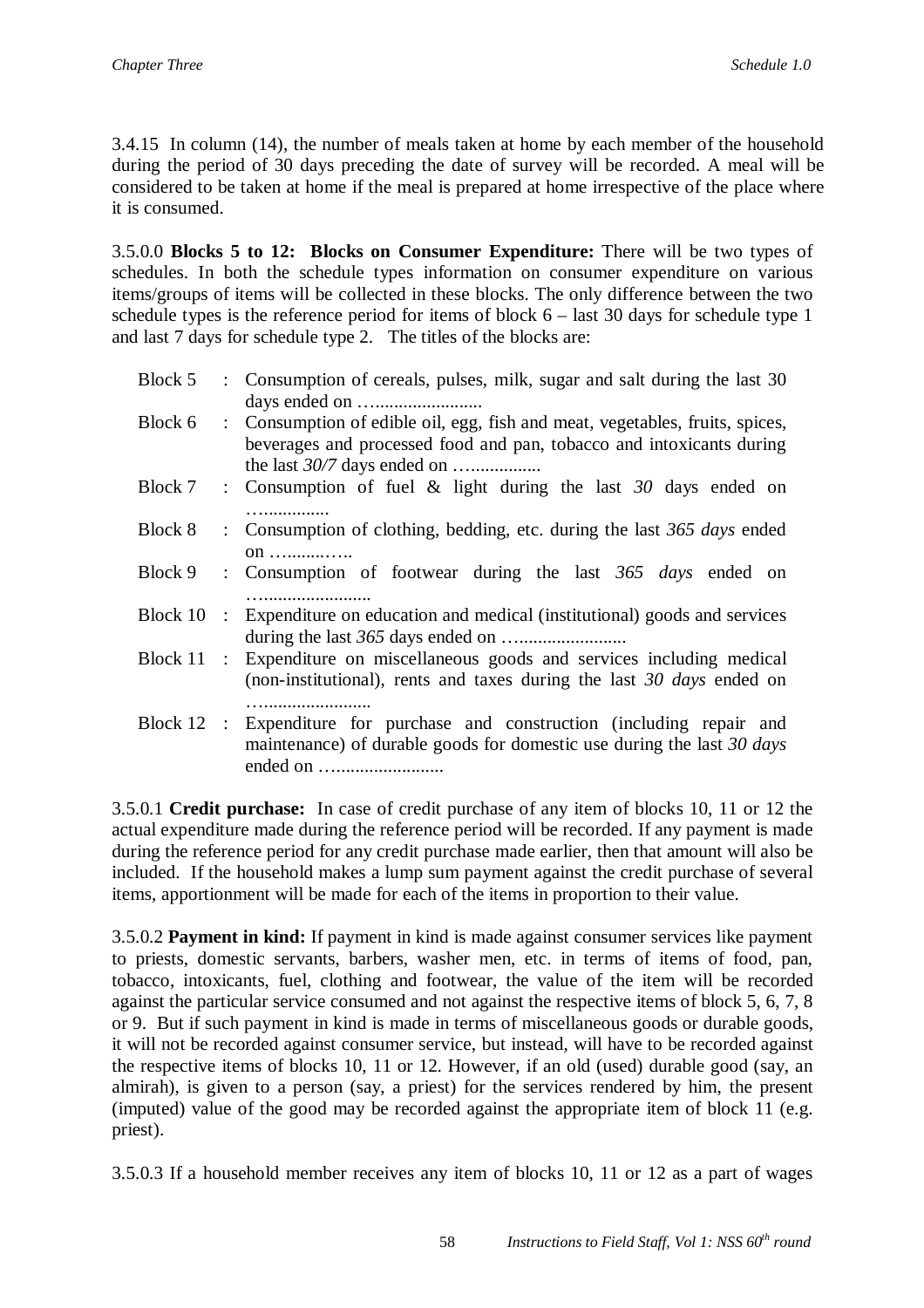and salaries or perquisites from the employer (enterprise) then that is to be accounted for as expenditure incurred against the corresponding item even if a part of the said receipt is given away to others. However, an item of miscellaneous goods received by a domestic servant (household member) from his or her employer household will not be included in the recipient household. Such expenditure will be considered in the employer household.

3.5.1 **Block 5: Consumption of cereals, pulses, milk, sugar and salt during the last 30**  days: In this block information on consumption of each item of cereals, pulses, milk, sugar and salt by the household will be collected for a reference period of 30 days preceding the date of survey in both types of schedule.

3.5.2 **Columns (1) and (2): code and item:** It may be noted that for accounting of items a 3-digit coding system is used in all these blocks. Codes and descriptions of the items are printed in columns (1) and (2), respectively.

3.5.3 **Unit:** Each line of this block will relate to a particular item of consumption. Generally, the unit of quantity for the majority of the listed items is kilogram (kg). However, if 'kg' is not the appropriate unit for any item then the appropriate unit has been shown within brackets after the description of the item. The unit should be 'kg' for all items for which the unit has not been mentioned in the list.

3.5.4 Against each item of blocks 5 to 9 and 12, there is a provision to record the quantity figure in terms of the respective standard unit. Value figure will be recorded in rupees. Each of these columns of blocks 5, 6, 7, 8, 10 and 11 has been bifurcated in two parts. A quantity or value figure, in terms of the specified standard unit for an item, will usually have two parts - one integral part and the other fractional i.e., decimal part. The integral part will be recorded in the left-hand part and the decimal part will be entered in the right-hand part. It may be noted that against the items printed on the schedule for which the specified unit is 'gram'/ 'number'/ 'box'/ 'pair'/ 'standard unit', two zeros (00) have already been printed in the decimal part. This means only the integral part of these units is to be recorded for such items. Similarly, '00' has been printed in the decimal part of value figure of those items for which the value is preferred to be in whole rupees.

3.5.5 **Columns (3) and (4): quantity and value:** These columns relate to the consumption of the household during the reference period of last 30 days. Column (3) relates to the quantity of consumption and column (4) to the corresponding value. Here, consumption includes all consumption out of monetary and non-monetary purchases and of goods received as gift, loan, etc. However, the consumption data should be strictly confined to the domestic consumption of the household. The expenditure incurred on account of pet animals will be recorded under item 493 (pet animals (incl. birds, fish)) of block 11. It may be noted that consumption by livestock belonging to the household will not be included in household consumption. Accounting should, however, be made of the livestock products like milk, meat, egg, etc., obtained from such livestock and consumed by the household. While making entries on household consumption care should be taken not to include any transfer payment in kind, like loans, advances, charities, gifts and other payments in kind, if any. But consumption from transfer receipts will be included.

3.5.6 **Column (5): source code:** Consumption of an item during the last 30 days may be made out of one or more sources mentioned in the preceding paragraph. The source from which the item has been procured and consumed by the household will be recorded in terms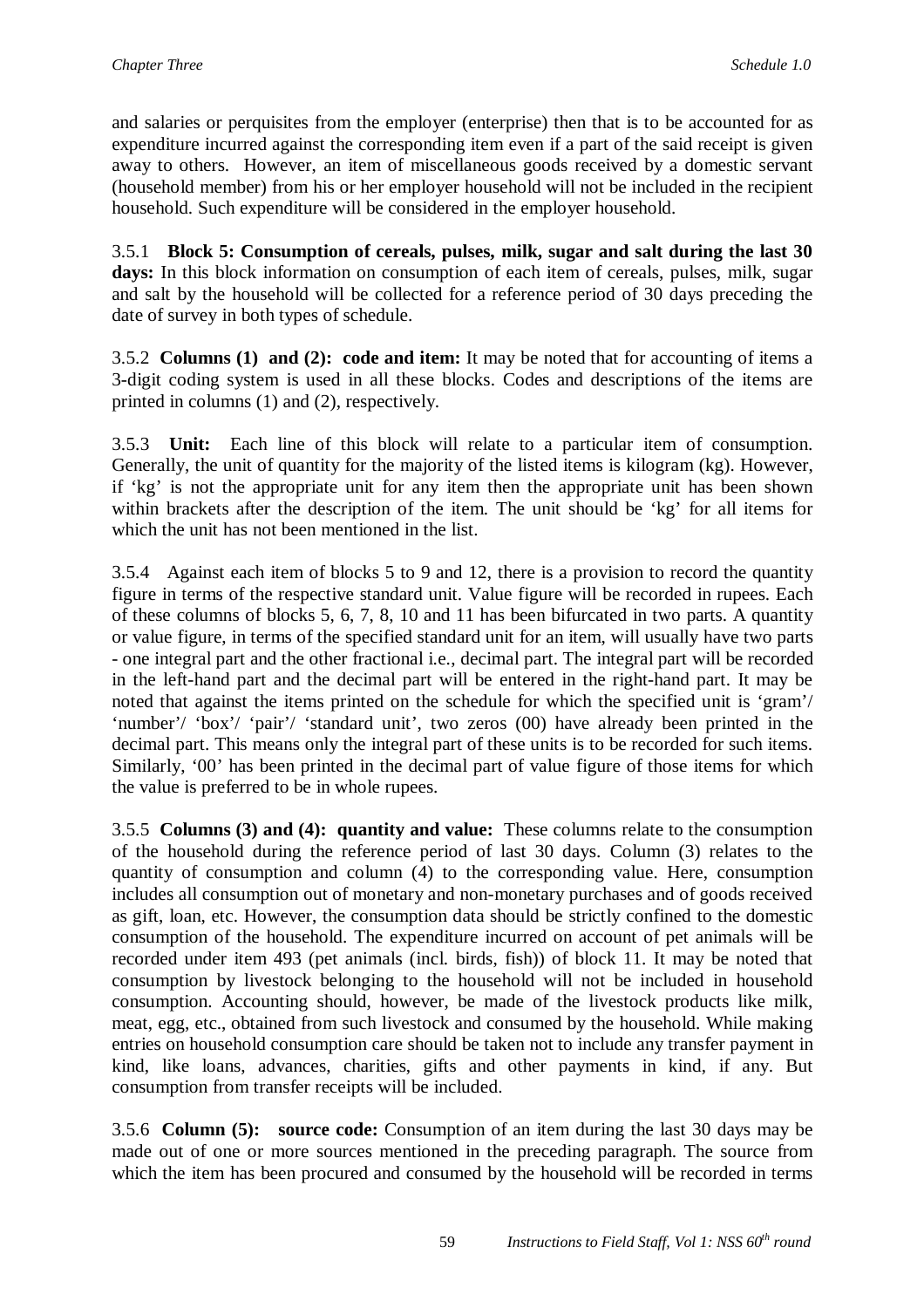of codes. The codes to be used are:

|  | only free collection  4 |  |
|--|-------------------------|--|
|  |                         |  |
|  |                         |  |

Code 3 will be applicable if consumption is made out of both purchase and home-grown stock but not from any other sources. Any other combination of sources will get code 9. Consumption out of transfer receipts or commodities received in exchange of goods and services will also get code 9.

3.5.7 While recording consumption, care should be taken to include consumption on ceremonials, parties, etc. Note that if the household made any transfer payment in terms of commodities like rice, wheat, pulses, etc., the quantity of commodity so paid should not be shown under domestic consumption of the payer household. The portion out of that receipt consumed by the recipient household during the reference period will be shown against the consumption of the recipient household. However, if the transfer payment is made in terms of cooked meals then that will be shown as consumption of the payer household. If the meals were prepared by the household then the consumption will be shown under the respective items used for preparing the meals and if ready meals were purchased by the household and transferred, then the number of meals served and the value of those will be recorded under cooked meals (item 303) against the payer household. For such meals nothing is to be recorded against the recipient household.

3.5.8 **Imputation of value:** The method of imputing values of items which are consumed but not purchased has been given in paragraph 3.0.5.

3.5.9 It may be mentioned that for all the items in block 5, the quantity reported to have been actually consumed is to be recorded. However, normal day-to-day wastage like thrown-away cooked food will not be excluded from the quantity of consumption. Similarly, for measuring weights, loss due to normal cleaning, peeling, etc. will be ignored. But the quantity of impure item, like rice mixed with husk, will be netted i.e. actual quantity of rice should be considered although value of rice will remain unchanged. For example, if the weight of the mixture of rice and husk originally weighing 10 kg becomes only 8 kg after its cleaning, etc., the quantity of rice consumed is to be recorded as 8 kg only. The value of rice, however, will remain unchanged. On the other hand, an item which is not brought into the consumption process will not be treated as consumed. For example, 10 kg of rice is purchased for consumption at Rs 100, out of which, 5 kg is either stolen, or damaged by insects, infection, etc, or eaten by rats and remaining 5 kg is consumed. Then the quantity of consumption will be 5 kg and value of consumption, Rs 50.

3.5.10 **Items 101 and 102: rice:** Rice will mean the grain obtained after husking and cleaning paddy.

3.5.11 **Items 103 - 106:** Rice products like chira, khoi, lawa, muri, rice powder, etc. which are obtained by splitting, frying, powdering, parching of the grain are covered by these items. Food preparations out of rice viz., pastries, cakes, sweets, etc., should not be considered as rice products. These items will be put under the appropriate item of food group: beverages, etc. Rice purchased in the form of 'cooked rice' (not cooked meal) will also be treated as processed food and will be recorded against item 308 (other processed food).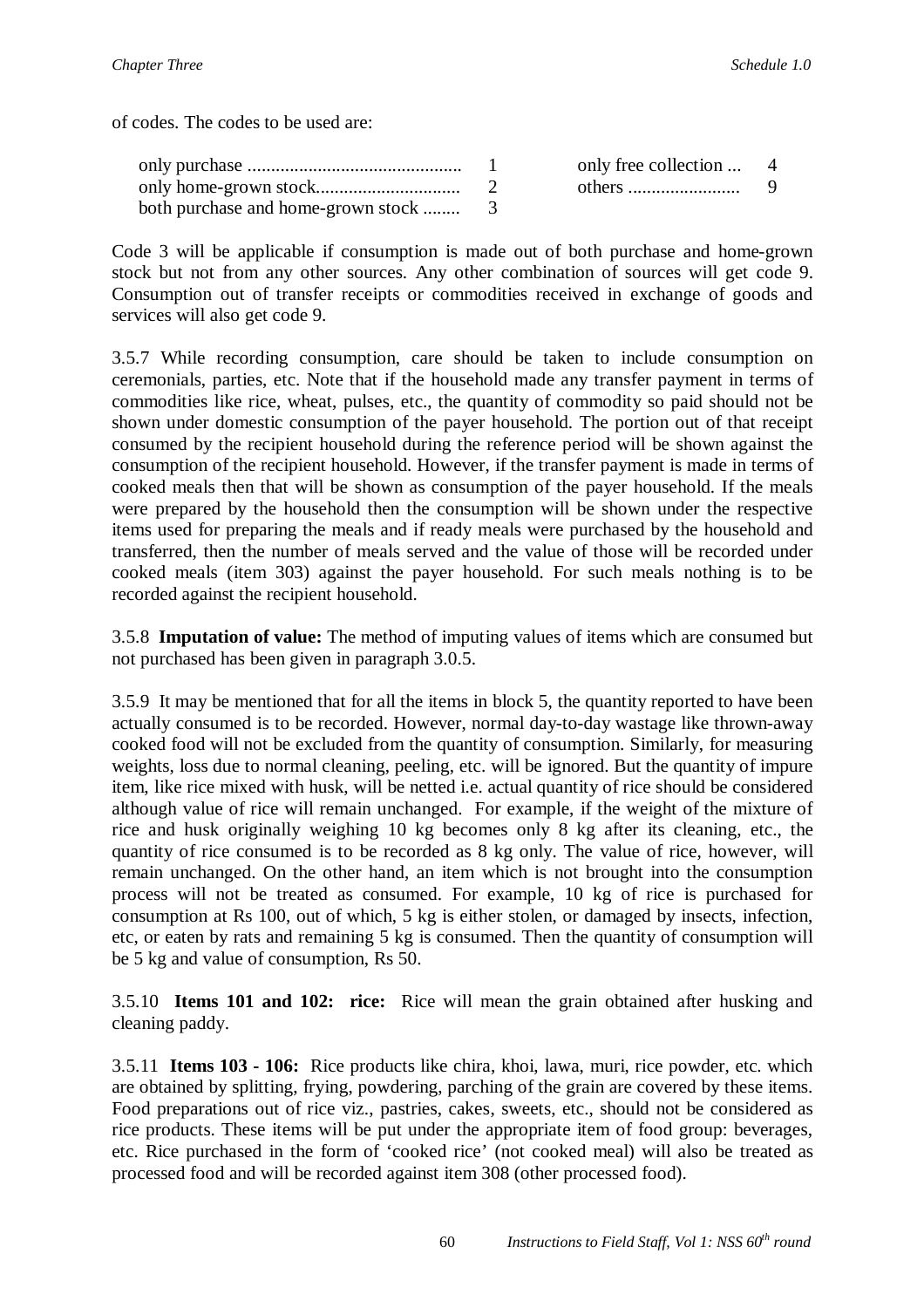3.5.12 **Items 107 and 108: wheat/atta:** This will mean wheat in its whole grain form, broken wheat (not powdered) and also atta used for food preparation.

3.5.13 **Items 110 - 114:** Maida is wheat flour, that is, wheat in its powdered form (which is purchased as "maida"), will be included under item 110 (maida). Other wheat products will either be accounted against the specific listed items or against item 114 (other wheat products). It may be noted that while consumption of bakery bread will be recorded against item 113, those for other wheat preparation like biscuits, cakes, etc., will be accounted for in food group: beverages, etc. (items 290 to 308).

3.5.14 **Items 115 - 121:** This series of items has been provided for recording details of consumption of jowar, bajra, maize, barley, small millets, ragi. Each of these items will include their products also. Item 117 will include cornflakes, pop-corn, etc. (made of maize). Sattu prepared by frying and powdering of barley will be included against item 118 (barley and products). Like food preparations out of rice, food preparations of these cereals will be recorded against appropriate items of food group: beverages, etc.

3.5.15 **Item 129: cereal: s.t.:** This is a sub-total item. ('s.t.' stands for sub-total.) The sum of all the cereal items will be obtained for columns (3) and (4) and recorded in the respective columns of this line. In other words, the entry will be the sum of the entries recorded in that column against each of the constituent items (cereals and cereal products). Similarly, all other sub-total items will be derived.

3.5.16 **Item 139: cereal substitutes (tapioca, jackfruit seed, etc.):** Cereals are usually a person's staple food. But sometimes by choice or due to scarcity, a person may not consume much of cereals or may consume no cereal at all. The food requirement is partially or wholly met in such cases by consumption of food items which could be treated as substitutes for cereals. Tapioca, for example, is consumed in some parts of the country as a substitute for cereals. Similarly, jackfruit seed, mahua, etc. are also consumed as substitute for cereals. Potato or sweet potato consumed as substitutes for cereals will not however be shown here. These will be recorded under the vegetables group. Sometimes mixed cereal flour, like idli flour, which is a mixture of cereals, pulses and also of spices, is purchased and consumed. In such a case if the proportion of different constituents of the mixture is not known and/or might be difficult to obtain, the quantity and value of it will be recorded against the major constituent item of the mixed cereal flour.

3.5.17 **Item 151: gram products:** This relates to items like sattu obtained by frying and powdering of gram (whole grain). However, besan made out of gram will not be considered here. Instead, it will be recorded against item 152 (besan).

3.5.18 **Items 160 - 167: milk and milk products:** These items relate to milk: liquid, baby food, and products of milk obtained on transforming milk by heating, churning milk or adding chemicals like acid drops or fermenting agent in the form of ghee, butter, curd (dahi), casein (chhana), buttermilk, etc. Sweetmeats like 'sandesh', 'rasagolla', 'pera', etc. prepared at home out of milk purchased or home-produced will not be treated as milk products and hence will not be accounted against these items. In case a household prepares these sweetmeats from liquid milk, then its consumption will be recorded against milk: liquid (item 160) and against other constituent items of the preparations. Similarly, when milk products like ghee, butter, curd, etc. are obtained from liquid milk by the household and consumed,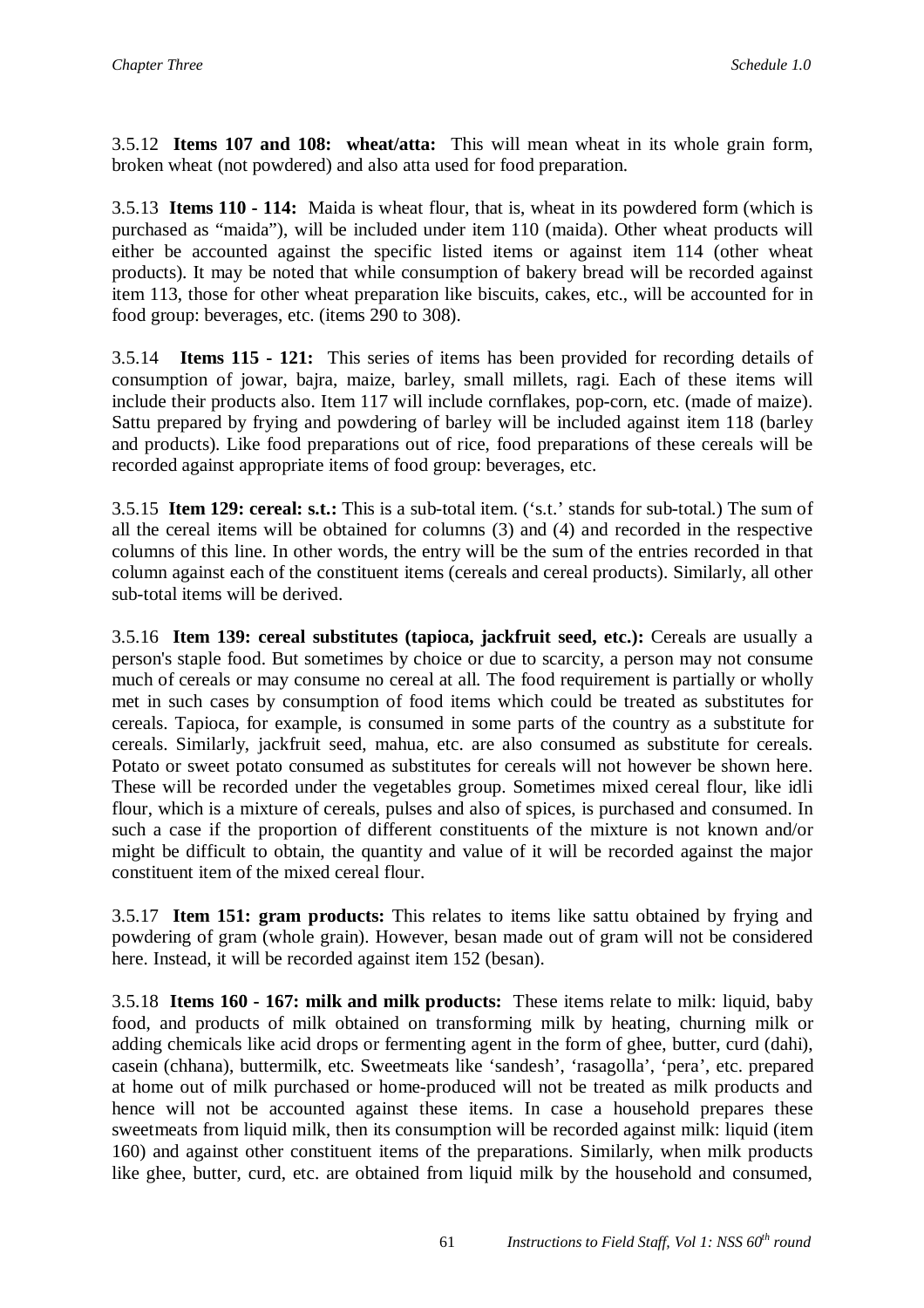consumption will be recorded against milk: liquid and not against the particular milk product. For example, suppose a household has consumed 30 litres of milk, out of which 15 litres was converted into curd and consumed. In this case 30 litres of milk will be shown against milk: liquid only. But if the milk product is purchased from the market and consumed by the household, the quantity and its corresponding value will be recorded against the particular milk product.

3.5.19 **Item 160: milk: liquid:** This will mean milk as directly obtained from cow, buffalo, goat or any other livestock. Milk sold in bottle or polypack will also be treated as 'milk: liquid'. The unit of quantity for milk: liquid is 'litre'. Readily drinkable flavoured and bottled milk should be considered as milk: liquid and should also be recorded against this item. Milk transformed into curd, casein, ghee, etc. only for the purpose of consumption and actually consumed during the reference period should also be included in this item. If ghee is prepared at home from 'milk: liquid' and a part of it has been consumed during the reference period then the quantity and value of 'milk: liquid' required for preparing the ghee actually consumed will be recorded against item 160 (milk: liquid). But sometimes household accumulates cream of milk for a number of days and prepare ghee out of it. Consumption of such ghee will be ignored.

3.5.20 **Item 161: baby food:** This relates to such baby food the principal constituent of which is milk e.g. Lactogen, Milk Care, Amulspray, etc. Other foods meant for babies like Farex, Cerelac, etc. whose principal constituent is not milk will not be accounted here. Such items should be recorded against 'other processed food' (item 308).

3.5.21 **Item 166: ice-cream:** Ice-cream for which major component is milk will be included against this item. Ice with syrup but without milk sold in the villages as ice-cream will not be included against this item. Instead, it will be accounted against item 298 (other beverages).

3.5.22 **Item 189: salt:** It will include all edible salt irrespective of whether it is iodised or not.

3.6.0 **Block 6: Consumption of edible oil, egg, fish and meat, vegetables, fruits, spices, beverages and processed food and pan, tobacco and intoxicants during the last 30/7 days:** The information on consumption of edible oil, egg, fish and meat, vegetables, fruits, spices, beverages and processed food and pan, tobacco and intoxicants will be collected through this block. The approach is 'consumption' for all the items in this block except cooked meals. For 'cooked meal' the approach is expenditure . This block is having different reference periods in Schedule type 1 and Schedule type 2. The information on consumption of the items of this block in Schedule Type 1 will be collected for the last 30 days preceding the date of survey; while the same in *Schedule Type 2 will be collected for the last 7 days*. Columns are similar to block 5.

3.6.1 **Items 190 to 194: edible oil**: Oil used in food preparation will be considered as 'edible oil' such as mustard oil, groundnut oil, etc. Such oil used for toilet purpose will not be accounted against any of these items in this block, but will be recorded against item 453 (hair oil, lotion, shampoo, hair cream) or item 458 (other toilet articles) of block 11.

3.6.2 Some edible oils, such as groundnut oil, etc., are sold in the market after refining the

 $\overline{a}$ 

See paragraphs 3.6.11 and 3.6.12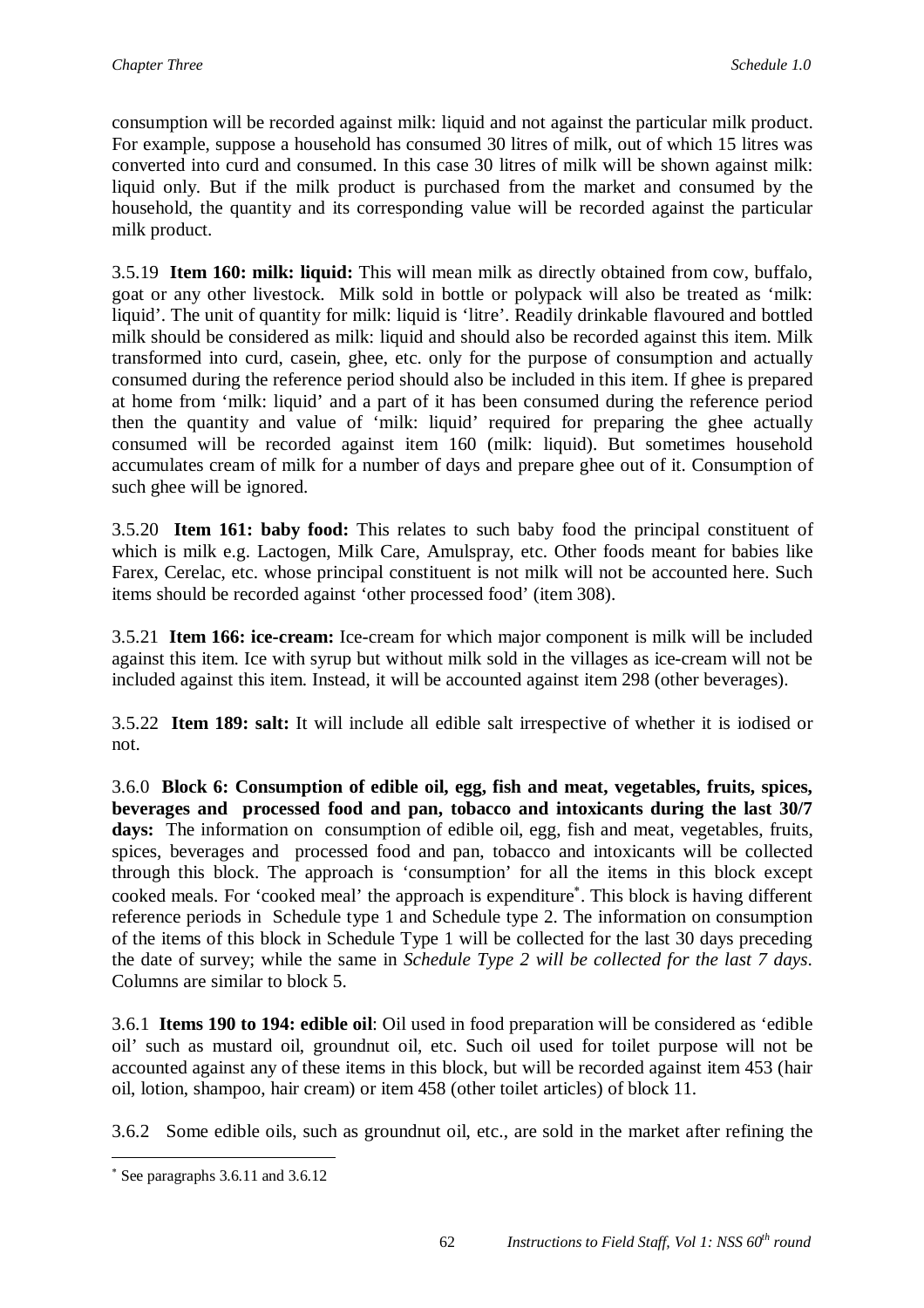raw oil obtained by crushing the seeds by some chemical process of neutralisation, bleaching and decolourisation. No distinction will be made between raw and refined oils.

3.6.3 If oilseeds purchased or grown for extracting edible oil by crushing and the oil is consumed then the entry will be shown against the appropriate item of edible oil.

3.6.4 **Item 242: other vegetables:** It includes green fruits like mango, watermelon, etc. consumed after preparing processed food besides the vegetables listed in the schedule.

3.6.5 **Item 267: other fresh fruits:** It will include all fresh fruits which are not listed in the schedule. It will also include sugarcane consumed like fruits.

3.6.6 **Items 280 - 288: spices:** There are a large variety of spices which are generally used in food preparations. Of these items, turmeric and chillies are most commonly used. Items not listed here are mostly purchased in the villages as mixed spice and it may be difficult to collect information on expenditure and consumption of each individual item of spices. For such spices item 288 (other spices) has been provided.

3.6.7 **Item 294: ice:** It includes only ice purchased for household consumption. It excludes ice procured otherwise, e.g., made by refrigerator at home.

3.6.8 **Item 295: cold beverages-bottled/canned:** It will include cold drinks like *thumsup, pepsi, coca cola* and *frooti*, etc.

3.6.9 **Item 298: other beverages (cocoa, etc.):** Mineral water, soda water, etc. will also be included against this item.

3.6.10 **Item 300: biscuits:** This will include all types of biscuits and other confectionery items like chocolate, toffee, lozenge, etc and sugar substitutes like saccharine. Cake and pastry have been separated from confectionery items and these will be recorded against item 304.

3.6.11 **Item 303: cooked meals:** 'Cooked meals' may be (i) purchased from market, i.e., from hotel, restaurant, canteen, etc. (ii) obtained by paying a lump sum to an agency providing catering services for serving meals to guests attending a ceremony performed by the household, (iii) received as perquisites from employer's household, or (iv) received as gift or charity.

3.6.12 As a general principle, for cooked meals, consumption will be reported against the purchaser household. Thus, in case of (i) entry will be made against the household reporting purchase of cooked meals which might have been consumed by household members, employees, guests and other persons. There are factories and offices which have their own canteen providing meals to the employees. Consumption of meals by the employees of such institutions, if these are received free of cost, will not be considered in the employee households for making entries against this item. Case (ii) will also be treated as case (i), i.e., accounting will be made in the purchaser household as far as block 6 is concerned. No entry will be made in the schedule of the recipient households against this item for case (iii) and (iv). Sometimes a catering agency is engaged to provide meals only on per plate basis but items like sweets, ice-cream, beverages etc., are purchased separately and served to the guests. The purchase and consumption of such other items will be shown against the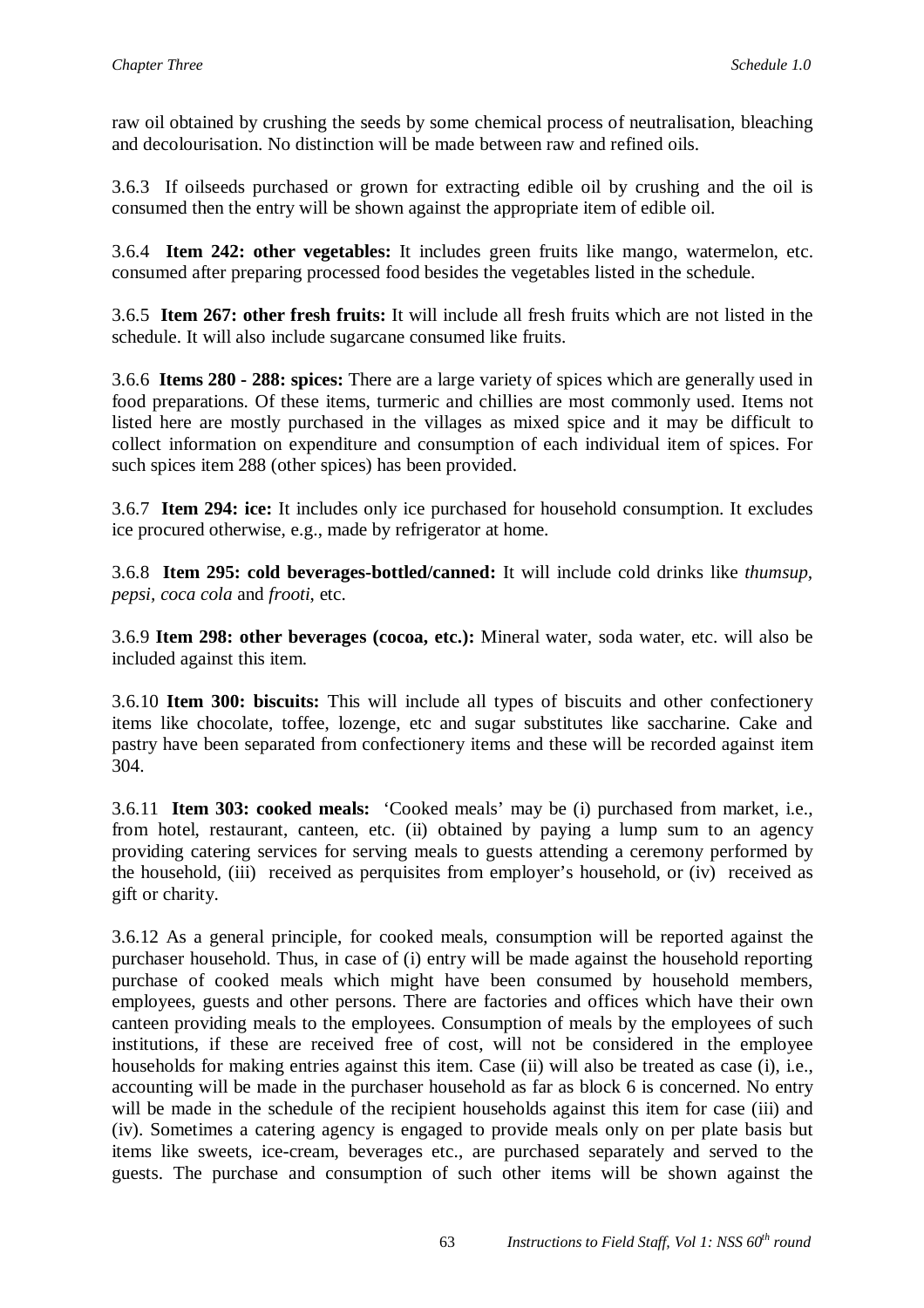respective items and should be excluded from the item 'cooked meals'.

3.6.13 **Items 304 to 307: cake, pastry, etc.:** Cake, pastry (304), pickles (305), sauce (306) and jam/jelly (307) may be purchased or prepared at home. If ingredients like fruits, spices, sugar, egg, atta, maida, salt, fuel and light, etc. required for preparing the product at home, are already accounted against their respective items, care should be taken to avoid repetition of the same against these items.

3.6.14 **Item 308: other processed food:** Items like snacks, tiffin, food packets, Chowmein, soup, etc. which have not been covered under items 300-307 of the list of food items, will be recorded against this item.

3.6.15 **Item 312: supari:** Supari (betelnuts) in various forms are available in the market. These are fresh supari, sundried supari, fermented supari, boiled and coloured supari and scented supari. Supari consumed in any of the forms will be accounted for against this item.

3.6.16 **Item 315: other ingredients for pan:** All other ingredients excepting items 312 - 314, used for preparing pan, should be included in this item. But tobacco, zarda, surti, kimam, etc. which are also consumed with pan should not be included. Provision for them has been made in tobacco group. However, products such as pan-parag will be included in this item.

3.6.17 **Item 321: cigarettes:** Cigarette paper and tobacco are sometimes purchased separately for making cigarettes. In such cases value to be recorded would be the value of tobacco plus the value of paper taken together. The corresponding entry in quantity column will be in terms of number of cigarettes actually made and consumed. Some times ganja is consumed in the form of cigarettes. Such cigarettes will be considered under item 330:ganja.

3.6.18 **Item 322: leaf tobacco:** It will include all leaf tobacco consumed during the reference period in any form. Tobacco leaf burnt and powdered for brushing teeth will also be included against this item.

3.6.19 **Item 330: ganja:** It will also include ganja consumed in the form of cigarettes.

3.6.20 **Item 332: country liquor:** It will exclude country liquor prepared at home from its ingredients and consumed. Consumption entries will be made against the ingredients.

3.6.21 **Item 335: other intoxicants:** It will include drugs used for intoxication but exclude drugs used for medicinal purposes.

3.7.0 **Block 7: Consumption of fuel and light during the last 30 days:** In this block of both Schedule type 1 and Schedule type 2, information on consumption of fuel and light for the household during the last 30 days, prior to the date of survey, will be collected. Columns are similar to blocks 5 and 6.

3.7.1 **Item 342: electricity:** It will also include meter rent and surcharge for electricity.

3.7.2 **Item 348: LPG:** A fixed quantity of liquefied petroleum gas (LPG) is filled in a gas cylinder and supplied for domestic consumption. If, for example, price of a cylinder of gas is Rs. 270 and usually the household consumes one full cylinder in 'D' days then the value of gas consumed during the last 30 days will be (270 x 30)/D. This will be calculated up to two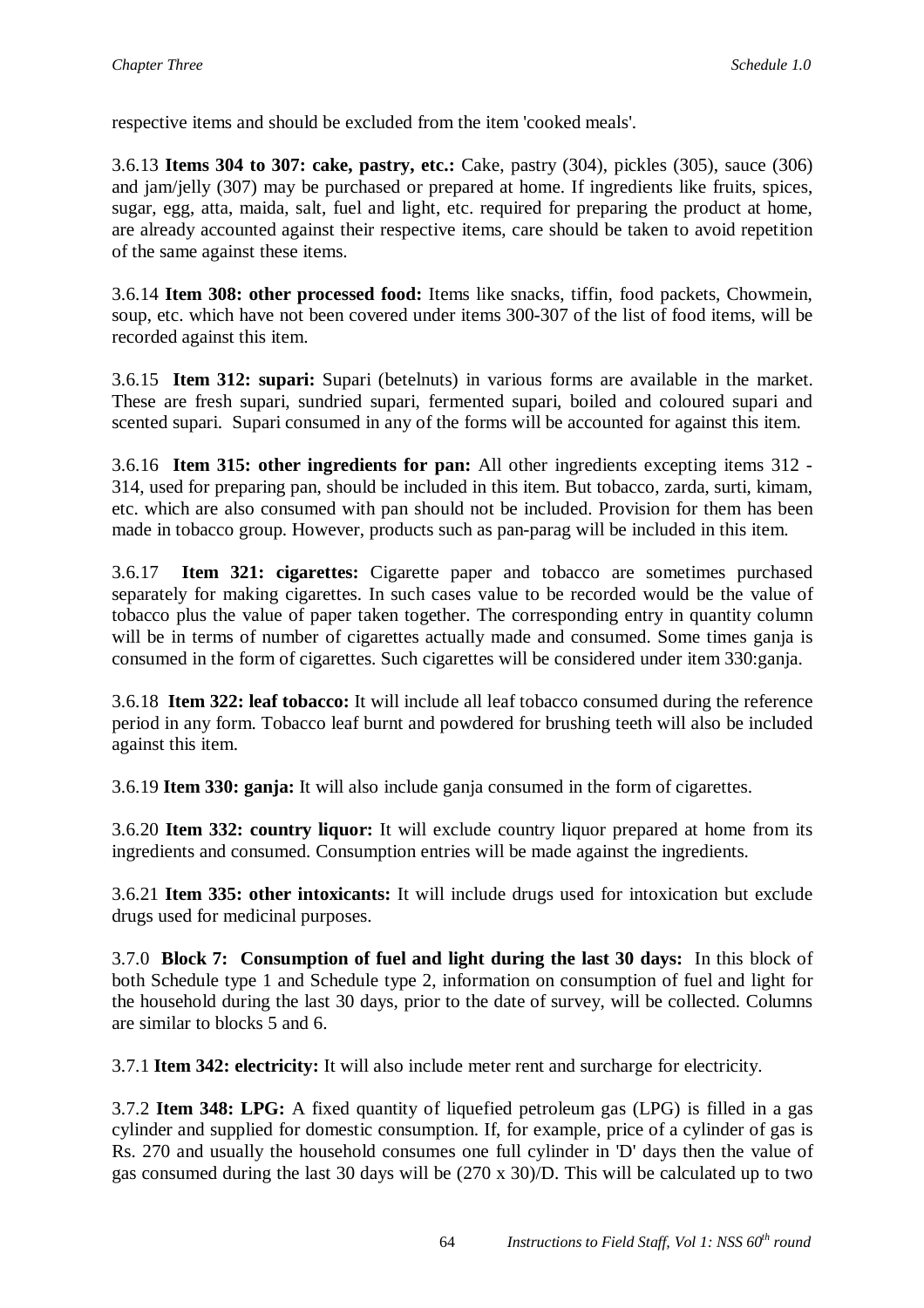places of decimal. However, caution money deposited for getting a gas cylinder should not be considered as consumer expenditure and should not be recorded in this schedule.

3.7.3 **Item 352: gobar gas:** The value of gobar gas is to be imputed on the basis of value of inputs used for manufacturing gobar gas.

3.7.4 **Item 353: other fuel:** It will include all items of fuel and light not listed in the schedule. It will also include petrol, diesel, etc. used for generating electricity.

3.8.0 **Block 8: Consumption expenditure on clothing, bedding, etc. during the last 365**  days: In this block, information on quantity and value of consumption of all items of clothing will be collected. The information in this block is required to be collected for a reference period of last 365 days. Consumption of clothing is defined as an item of clothing being brought into first-use. Clothing purchased first-hand will be considered for reporting against items 360 to 373 and items 380 to 387 (bedding, etc.). However, in case of second-hand purchase, total value of clothing purchased second-hand will be recorded against item 374: clothing (second-hand). But, second-hand imported ready-made garments will not be considered as second-hand. Instead, it will be treated as first-hand purchase and as such these will be included against item 368. Liveries supplied by the employer even if it is used during duty-hours **only** will be taken into account.

3.8.1 **Columns (1) and (2):** In these two columns, the item code and the description of the clothing items are already printed in the block.

3.8.2 The unit of quantity for an item, as shown within brackets after the name of the item in the list, is printed in the schedule itself. For detailed instructions, refer to paragraphs 3.5.3 and 3.5.4.

3.8.3 **Columns (3) and (4): quantity and value:** These columns relate to the consumption of the household during the reference period. Column (3) relates to the quantity of total consumption and column (4) to the corresponding value. Entries regarding consumption of clothing items will be the total of consumption out of purchase, out of home produce, out of transfer receipts such as gift, charity, and out of receipts in exchange of goods or services, etc. Care should, however, be taken to exclude purchases made on account of household productive enterprises.

3.8.4 Consumption of clothing out of home production during the reference period will be evaluated at the producer's price. But consumption of clothing items made out of transfer receipts and receipts in exchange of goods and services will be evaluated at the retail price prevailing in the local market.

3.8.5 For 'ready-made' garments, the unit of quantity will be number. But if a household prepared a garment out of cloth purchased, then the item of consumption will be recorded as 'cloth' and the quantity will be recorded in 'metres'. When any garment is sewn at home by a household member, its value will be equal to the value of cloth only. No labour charges for sewing of the garment need be included unless the sample household itself is running a tailoring shop. In case the household does have such a shop and a garment is sewn there, the value of cloth will be recorded against item 362 or 363 and the tailoring charge will be shown against item 484 of block 11. Similarly, for a quilt made at home of which the materials (viz., cloth, stuffing, cotton, thread, etc.) were purchased, the quantity and value of the materials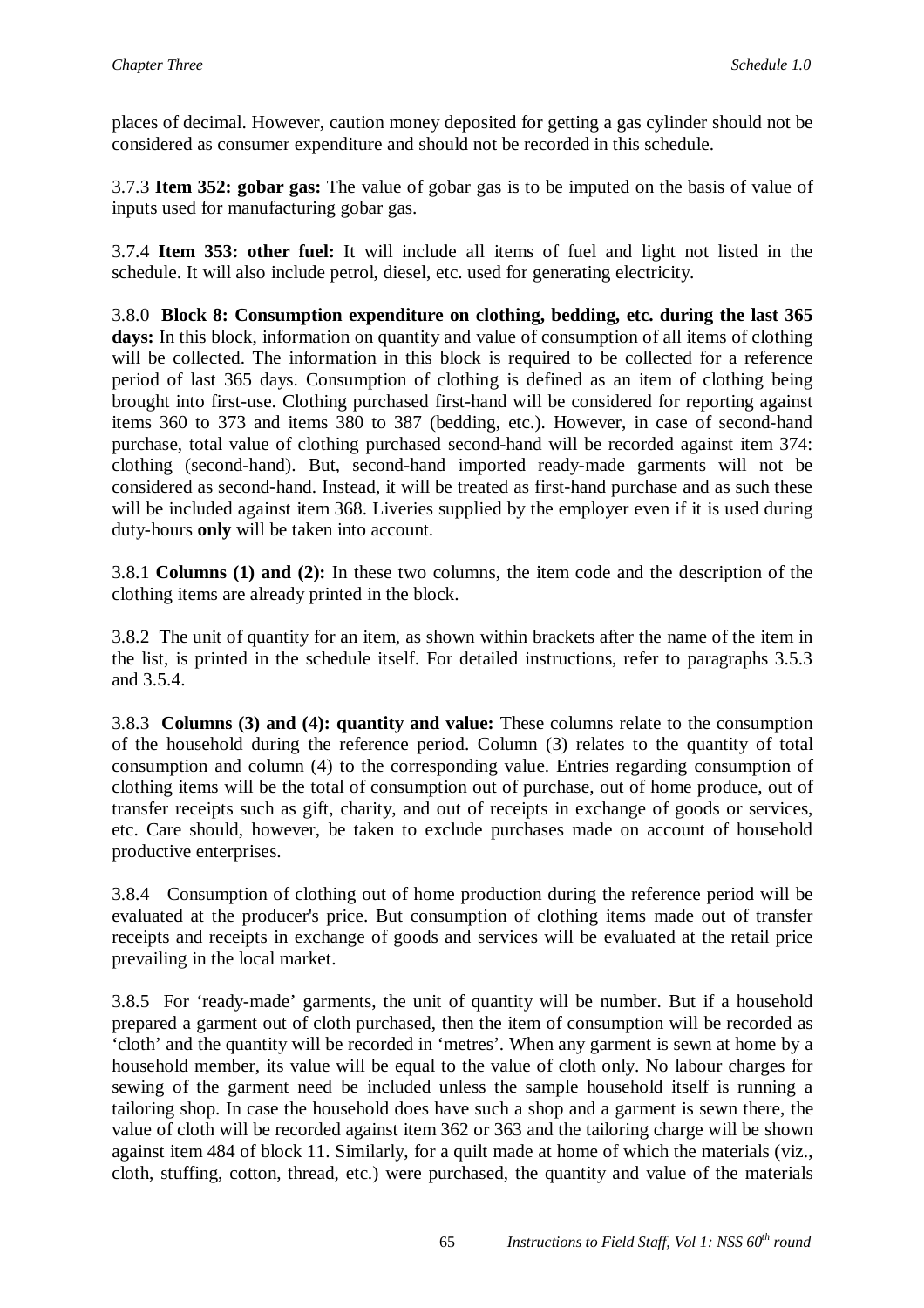used will be shown against the respective items. The service charge paid to a hired person for making the quilt will be entered against item 484 as tailoring charge in block 11.

3.8.6 **Item 361: saree:** In the country a variant of the saree is commonly used. Assamese ladies wear 'mekhla'. Similarly, in Garo hills ladies use 'dakbanda'. The length of the cloth used in 'mekhla' and 'dakbanda' is generally 1.50 metres. These dresses may be treated as sarees of shorter length. Sarees used in some areas on the other hand are much longer than the standard ones. Hence, the unit for saree has been prescribed as metre and not number. The length of saree, mekhla, dakbanda etc. should be recorded in 'metre' with two places of decimal against this item.

3.8.7 **Item 374: clothing (second-hand):** All second-hand clothing items, like dhoti, saree, ready-made garments, etc., purchased and brought into first-use will be recorded against this item.

3.8.8 **Item 384: mosquito net:** Cloths purchased for making mosquito net will also be included here.

3.9.0 **Block 9: Consumption of footwear during the last 365 days:** While filling in this block on purchase and consumption of footwear, the general instructions given for filling in the block on clothing will be followed. The quantity (number of pairs) and value (Rs) to be recorded are to be entered in whole number only. The reference period is 365 days for both the schedule types.

**Note**: 1. If materials are purchased and footwear is made by taking service of a cobbler then cost of footwear will be imputed as the cost of raw materials plus service charges paid to the cobbler.

 2. A handicapped not having a limb purchased or got made only one shoe. In such case, quantity will be taken as one pair.

3. Plastic footwear will be included against item 393: rubber/PVC footwear.

 4. Straps for slippers will not be included in this block. Such items will be included in block 11(item 473:other petty articles).

3.10.0 **Block 10: Expenditure on education and medical (institutional) goods and services during the last 365 days**: Under this block, information will be collected on educational and institutional medical expenses incurred during the **last 365 days** preceding the date of survey. Non-institutional medical expenses will be recorded separately in block 11. The institutional category will include payments made for goods and services availed of as an inpatient in both private as well as Government medical institutions like nursing homes, hospitals, etc. All other medical expenses will be treated under non-institutional category. The actual expenditure incurred during the reference period on the items listed in the block will be recorded.

3.10.1 **Columns (1) and (2):** In these columns the three digit code of the items and the name of the items are already printed in the block.

3.10.2 **Column (3): value (Rs 0.00):** The amount of expenditure incurred on an item during the reference period of **365 days preceding the date of enquiry** will be recorded in this column. Expenditure will include both cash and kind.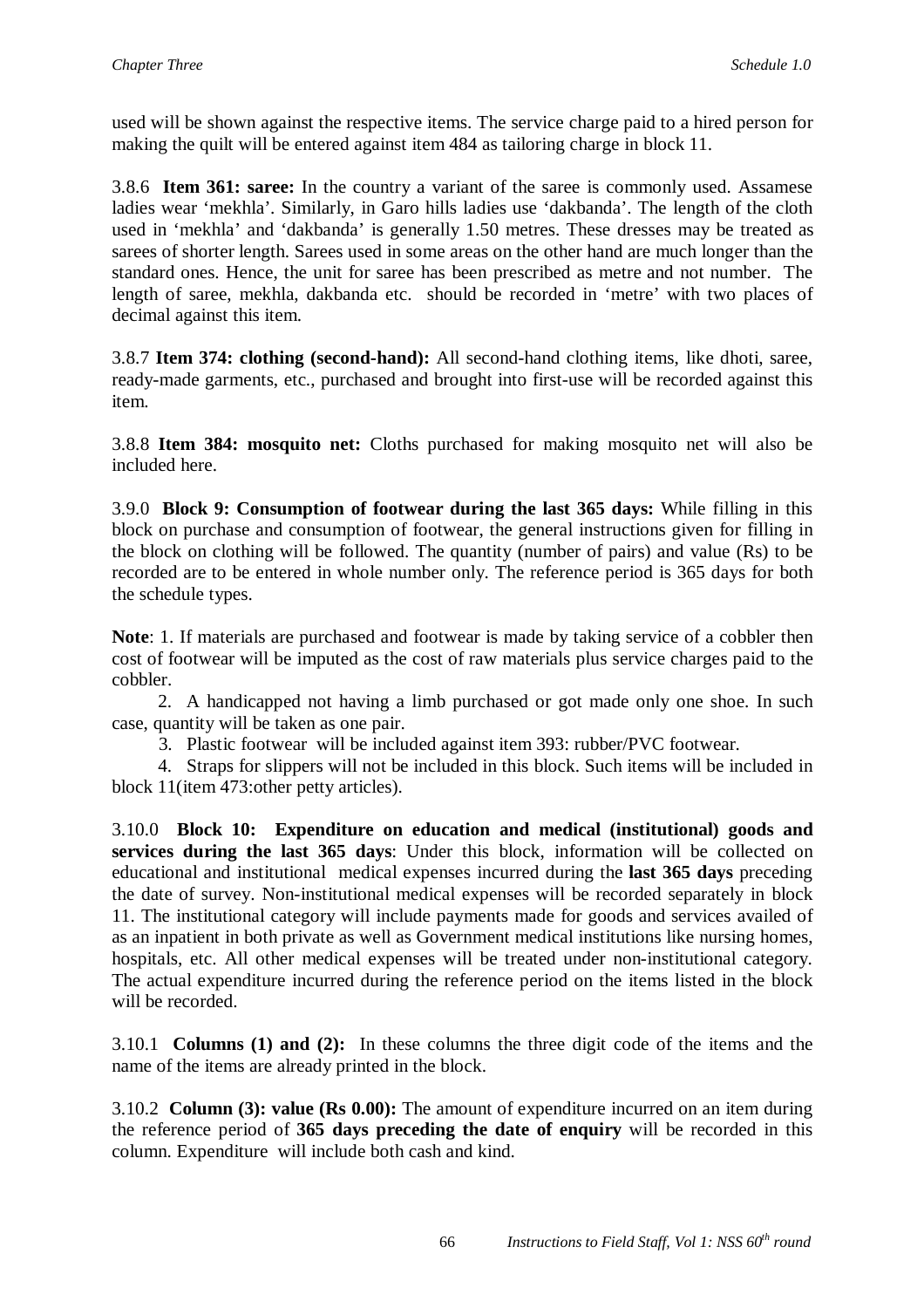3.10.3 **Items 400 - 406: education:** This is meant for recording expenses incurred in connection with education. It will include expenditure on goods purchased for the purpose of education, viz., books and journals, newspapers, paper, pencil, etc. It also includes fees paid to educational institutions (e.g., schools, colleges, universities, etc.) on account of tuition and other fees like game fees, library fees, fan fees, etc. and payment to private tutors. Occasional payments to the school fund made on account of charities provided for indigent students and 'donations' generally will not be included here as these are regarded as transfer payments. It may be noted that all kinds of books, magazines, journals, etc. including novels and other fiction will be covered under item 400. Expenditure on Internet other than telephone charges will be covered under item 406.

3.10.4 **Items 410 - 424: medical (institutional and non-institutional):** This includes expenditure on medicines of different types and on medical goods; also, payments made to doctor, nurse, etc., on account of professional fees and those made to hospital, nursing home, etc. for medical treatment. Item 423 (family planning appliances) will include IUD (intrauterine device), oral pills, condoms, diaphragm, spermicide (jelly, cream, foam tablet), etc. Expenditure incurred for clinical tests, X-ray, etc. will be recorded against items 411 or 421 (X-ray, ECG, pathological test, etc.). For Central government employees receiving medicines and medical services from CGHS dispensaries, only the monthly contribution made will be recorded. If, however, some medicine or service is purchased from outside during the reference period, the expenditure, even if reimbursed, is to be included. The distinction between institutional and non-institutional medical expenses, as mentioned in paragraph 3.10.0 above, lies in whether the expenses were incurred on medical treatment as an inpatient of a medical institution or otherwise. Expenditure incurred on MTP (medical termination of pregnancy) may be recorded against item 414 or 424 depending on the category of treatment availed of, i.e. if hospitalisation is necessary for MTP then it has to be recorded against 414, otherwise against 424. Hiring charges for ambulance may likewise be recorded against item 414 or 424. However, transport expenses other than hiring charges of ambulance will be considered as travelling expense and not as medical expense.

3.11.0 **Block 11: Expenditure on miscellaneous goods and services including medical (non-institutional), rents and taxes during the last 30 days:** In this block, relating to miscellaneous goods and services, information will be collected on the expenditure for purchase of these items during the reference period. The reference period will be the last 30 days prior to the date of survey in both the schedule types 1 and 2.

3.11.1 **Column (3): value (Rs. 0.00):** The amount of expenditure incurred on an item during the reference period of **30 days preceding the date of enquiry** will be recorded in this column. As in block 10, expenditure will include both cash and kind.

3.11.2 **Items 420 - 424: medical (non-institutional):** See paragraph 3.10.4.

**Note:** In the rural areas, doctors charge a consolidated amount for consultation as well as giving medicines to the patient. In such case, the total amount will be recorded against item 420 (medicine).

3.11.3 **Item 423: family planning appliances:** It will also include various contraceptives such as tablets like Mala-D, Mala-N, etc.

3.11.4 **Items 430-437: entertainment:** This stands for entertainment and sports. Here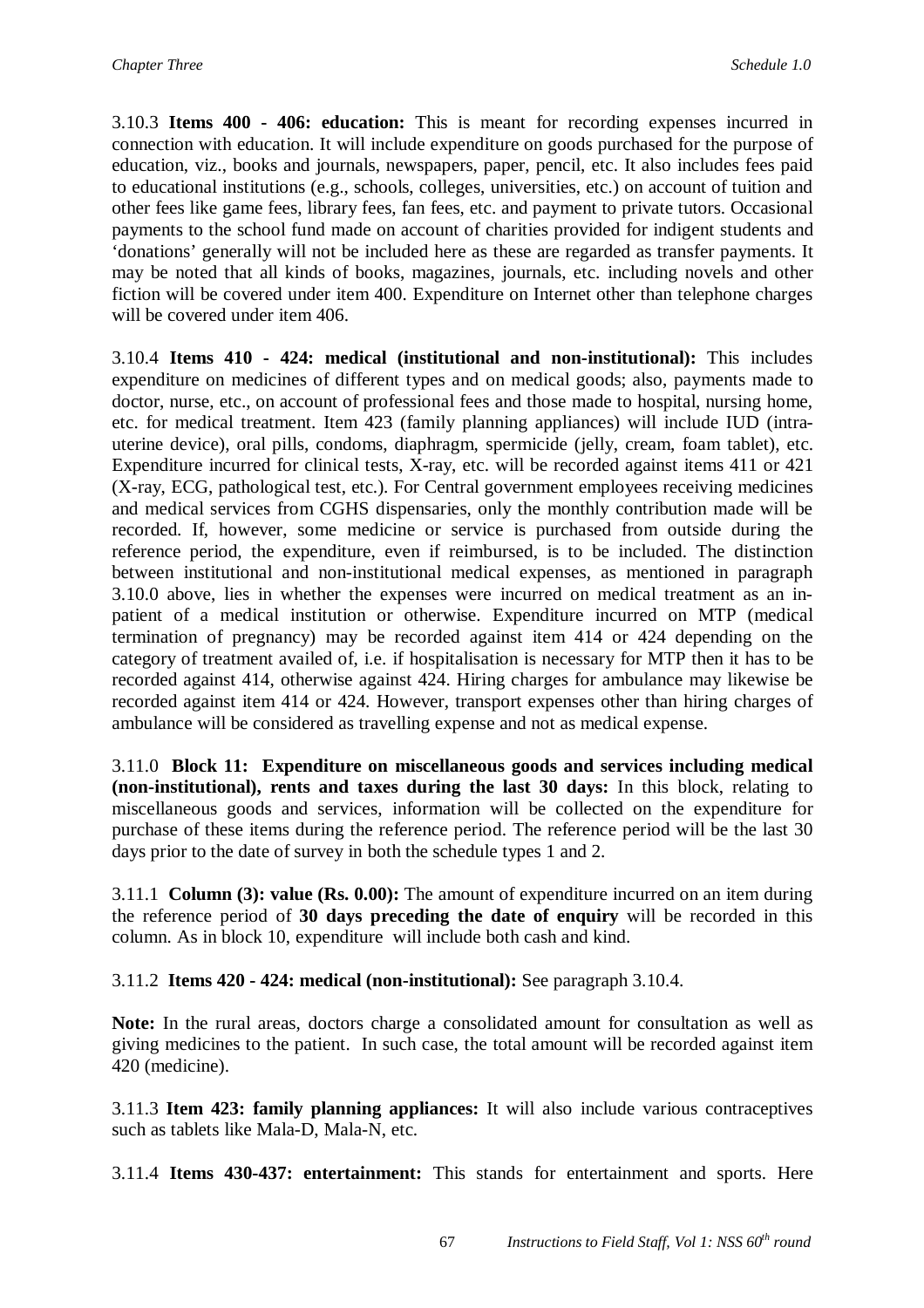consumption is represented by purchase of entertainment services or articles catering to entertainment. It is possible that on the occasion of attending sports or cinema/video show some expenditure is incurred on travelling and conveyance and/or on refreshment. Such expenditure will be excluded from this item group and will come under appropriate items reserved elsewhere in the schedule. Expenditure incurred on processing, developing, etc., of photographic film will be shown against item 435. Expenses incurred for hiring of video cassette/VCR/VCP will be recorded against item 436. But the expenditure incurred for viewing a video show will be recorded against item 430 (cinema, theatre). For item 433 (club fees) the last payment made divided by the number of months for which the amount was paid will be noted. But, entire amount of club fees paid for lifetime during the reference period of 30 days will be recorded against this item. Expenses incurred on subscription to dish antenna, cable TV facilities, etc. will be included in item 437: other entertainment.

3.11.5 **Item 458: other toilet articles:** It will include cooler perfume, body perfume, room perfume, etc.

3.11.6 **Item 467: washing soap/soda:** This will include washing soap in cake form, powdered form and also in liquid form (detergent powder is also to be reported) and washing soda.

3.11.7 **Item 468: other washing requisites:** It includes brushes, utensil cleaners, steelwool, etc.

3.11.8 **Item 473: other petty articles:** It will also include purchase of flower plant with pot.

3.11.9 **Item 480: domestic servant/ cook:** Wages paid to domestic servant/cook may be recorded against this item. Wages paid in cash to domestic servant or cook who is also a member of the household by definition during the reference period will be taken into account. However, wages paid in kind to such domestic servant or cook will not be included in this item. Any expenditure incurred by a domestic servant who is also a member of the household should be treated as consumption expenditure of the household and recorded as such against the appropriate items of different blocks.

3.11.10 **Item 482: barber, beautician, etc.:** The actual expenditure incurred for availing of the services of barber, beautician, etc. will be considered as the consumer expenditure of the household. Expenditure both in cash and in kind will be taken into account. In the villages the barber charges might be paid in kind annually. In such cases, if the payment in kind for the year is made during the reference month, the entire payment is to be evaluated at the local retail price and accounted for. On the other hand, if no payment was made during the reference month then no expenditure should be recorded. In this context, it may be noted that if the kind payment is in terms of an item of blocks 5 to 9, then the entry is to be made against item 482. But if it is in terms of an item of block 10, 11 or 12, then the entry will be made against that particular item.

**Note**: If a sample household is running a barber's shop and a member of that household has availed of the service then the barber charges will be imputed at the prevailing rate and recorded against item 482.

3.11.11 **Item 486: legal expenses:** This will include charges like lawyer's fees, legal and court fees, etc.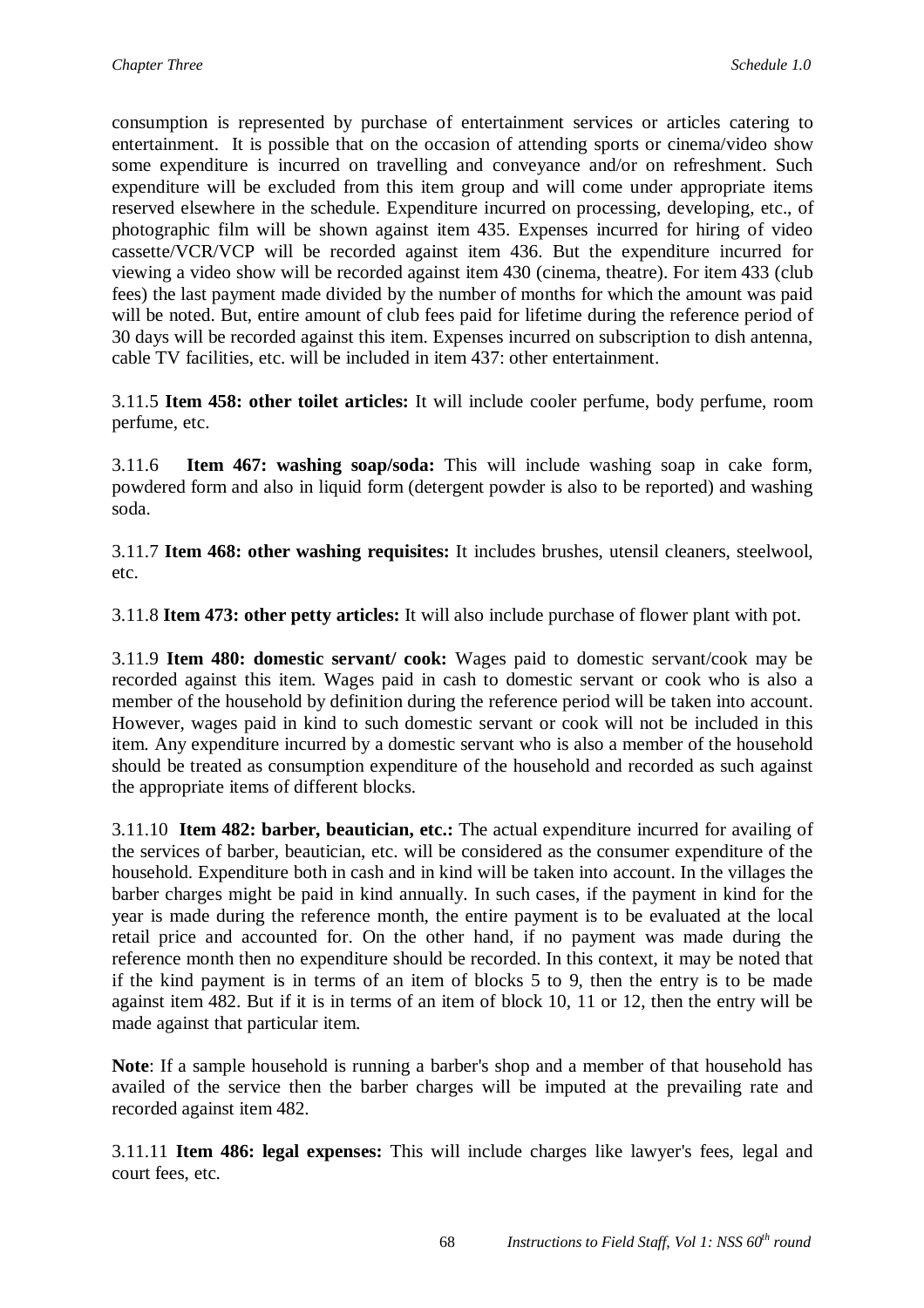3.11.12 **Item 488: telephone charges:** For domestically installed telephones, the telephone bill last cleared divided by the period in months for which it was charged (i.e., monthly average payable) will be considered as the expenditure to be recorded even if the expenditure was not incurred during the reference period of 30 days. Cases like new telephone connections for which no bill has been paid till the date of survey may be ignored. Security deposit made for the installation of telephone connection is excluded. However, installation charges paid to the telephone department like labour charges, cost of wire, etc. will be included under this item. In addition, expenditure incurred during the reference period of last 30 days for making telephone calls from STD/PCO booth or other's telephone will be accounted against this item. Expenditure incurred on the purchase of mobile phone (instrument) will not be included in this item. Instead, it will be included against item 600 of block 12.

3.11.13 **Item 490: repair charges for non-durables:** This will include service charges paid to artisans for repairing any item of miscellaneous goods not used for productive purposes but used as items of domestic consumption.

3.11.14 **Item 492: miscellaneous expenses:** This item will include expenses such as application fees for employment, etc., subscriptions to societies and similar organisations, and generally, expenditure on any other 'miscellaneous' items relevant to the block and not provided in the list of items. If water is purchased through tanker, porter, etc., the expenditure incurred will also be recorded here. It will also include E-mail charges, Fax charges, photocopying charges, etc.

3.11.15 **Item 493: pet animals (incl. birds, fish):** This item will include expenditure incurred for purchase and maintenance of pet animals. Pet animals may be cat, dog, rabbit, monkey, mongoose, bird, fish, etc. Maintenance expenses will include cost of feed, treatment expenses, etc.

3.11.16 **Item 494: other consumer services excluding conveyance:** This item will stand for services of driver, coachman, cleaner, cobbler, blacksmith, unskilled labourers, etc.

- **Note**: 1. Commission paid to the broker for purchase or sale of second-hand car/scooter will be accounted here.
	- 2. It will include reconnection charge for electric line.

3.11.17 **Items 500 - 513: conveyance:** Expenditure incurred on account of journeys undertaken and/or transportation of goods made by airways, railways, bus, tram, steamer, motor car (or taxi), motor-cycle, auto-rickshaw, bicycle, rickshaw (hand-drawn and cycle) horse cab, bullock cart, hand-cart, porter or any other means of conveyance will be recorded against the respective items of conveyance. The expenditure will be the actual fare paid. The expenditure incurred on journeys undertaken under LTC, etc., even if reimbursed, is to be included. In case of owned conveyance, the cost of fuel (petrol, mobile oil, diesel, etc.) for power driven transport and animal feed for animal-drawn carriage will be recorded. For item 501 (railway fare), season tickets valid for more than a month will be treated differently from other railway fare expenditure. Value of season tickets valid for more than a month held during the reference period by a household member will be divided by the number of months covered by the ticket to get the amount to be recorded. For all other railway fare expenditure, the amount actually paid during the reference period will be recorded.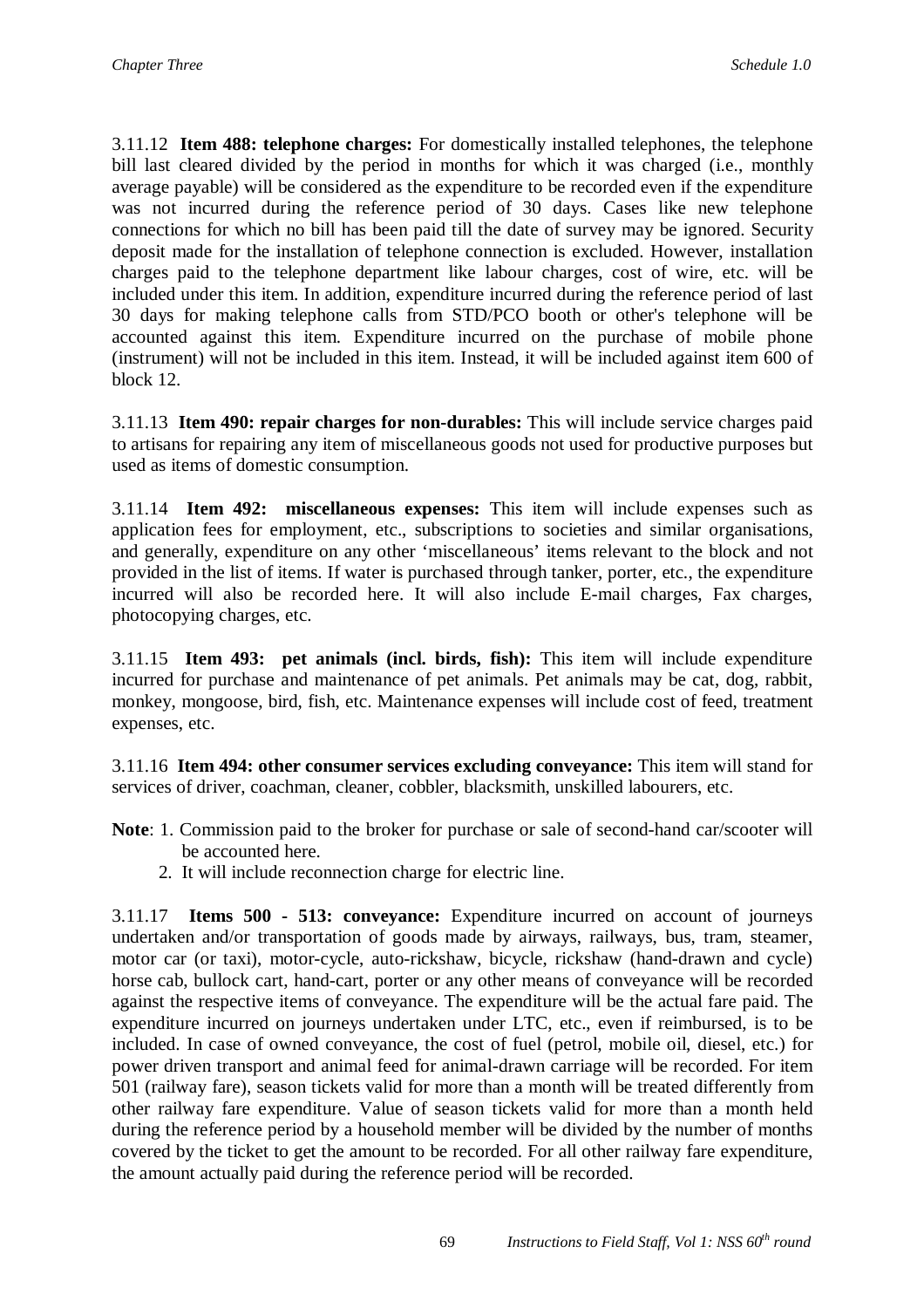3.11.18 **Item 502: bus/tram fare:** It includes expenditure incurred by the members of the household during the reference period in a public/private/government bus/tram in the capacity of individual passenger. If a bus hired for bringing guests by the sample household, the hiring charges will not be included against this item; instead it will be accounted against item 513 (other conveyance expenses).

3.11.19 The expenditure incurred on any conveyance used during the reference period partly for household enterprise and partly for domestic purposes will be apportioned on the basis of the number of kilometres it travelled for each type of use. In case the information on distance travelled is not available, the apportionment will be done on the basis of duration of use, say, number of hours or days used for enterprise and domestic purpose. In case information on actual number of days engaged in enterprise or in domestic use is also not available, it will be done on the basis of 'normal use'. The word 'normal' refers to a period beyond the reference period.

3.11.20 **Item 520: house rent, garage rent (actual):** This item consists of rent for residential building and garage rent for private vehicle of the household. Amount last paid divided by the number of months for which the payment was made will be recorded here. The procedure laid down for recording payment of telephone charges is also applicable to other starred items of this block. The rent for government quarters will be the amount of house rent allowance (HRA) per month not paid to the employee plus the licence fee deducted per month from the salary for the quarters. If some amount of money was paid in advance at the time of hiring the house, only that part of the advanced amount which is being deducted every month from that advance payment added up with the actual amount paid every month towards rent, will be the amount to be recorded as house rent. Salami/pugree will not be considered anywhere in the schedule.

3.11.21 **Item 522: other consumer rent:** Hiring charges for consumer goods like furniture, electric fans, crockery, utensils and charges for decoration on ceremonial occasions are to be recorded here. If any item is hired on monthly/quarterly/annual basis then the amount of last payment on such goods divided by the number of months for which the payment was made will be taken into account. However, hiring out of a vendor cart to run business by the sample household will be excluded. But, monthly maintenance charges payable to co-operative society, etc. will be included in this item.

3.11.22 **item 539: house rent, garage rent (imputed - urban only):** This item will be filled in for urban households residing in the house which it either owns or otherwise occupies without paying any rent. Otherwise a dash (-) may be recorded. Rent of the house/garage will be imputed on the basis of prevailing rate of rent for similar houses in the locality or surrounding areas. A household may occupy a dwelling unit which is neither owned, nor hired in. In such cases also the imputed rent will be recorded.

3.11.23 **Items 540 and 541: consumer taxes and cesses:** This is for recording the expenditure on taxes and cesses paid by the household as a domestic consumer. Only taxes and cesses which are considered to be levied on the household as a consumer unit are included. Road cess, chowkidari tax, municipal rates are some examples. Sometimes while purchasing a new vehicle life tax is paid. In such case, monthly average of tax and cess will be recorded against this item. Consumer licence fees will also be included. Examples are fees paid for possession of firearms, vehicles, etc. For taxes and cesses to be paid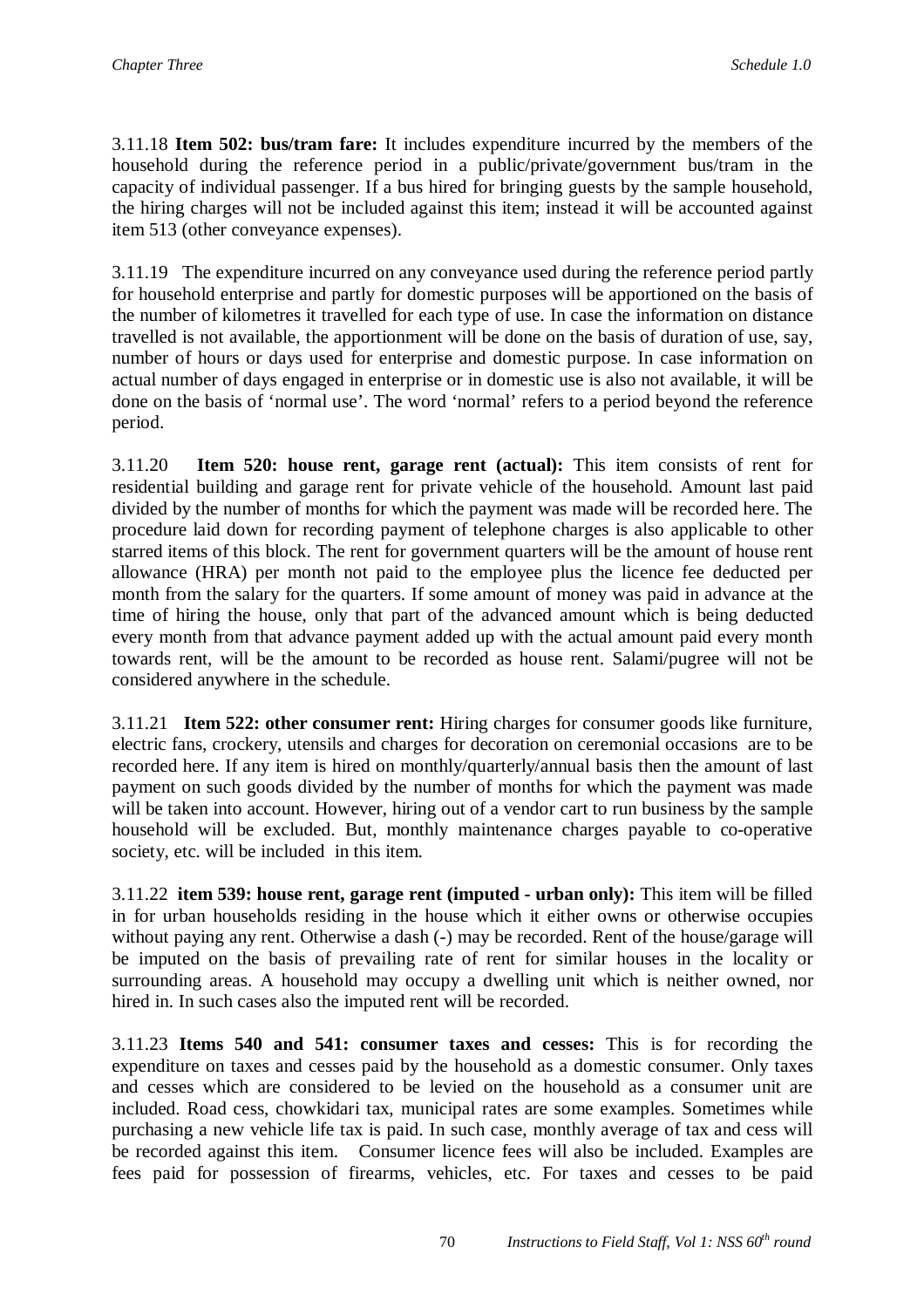monthly/quarterly/annual basis entries will be the amount last paid divided by the number of months for which paid.

**Note**: Professional tax and Income tax will not be taken into account in the survey.

3.11.24 **Item 540: water charges:** Water charges last paid to the municipality or other local bodies divided by the number of months for which the amount was charged may be recorded against this item. If water is purchased through tanker, etc., the expenditure incurred will not be recorded here - even if the water is solely used for household consumption - but against item 492.

3.12.0 **Block 12: Expenditure for purchase and construction (including repair and maintenance) of durable goods for domestic use during the last 365 days**: Information on expenditure incurred for purchase and cost of raw materials and services for construction and repairs of durable goods for domestic use during the last 365 days will be collected in this block of both the schedule types 1 and 2. Expenditure will include both cash and kind (see paragraph 3.5.0.2). Purchase will include both first-hand and second-hand purchase and will be recorded in separate columns of this block. Only if some expenditure is incurred towards purchase of an item, may be in cash or kind or both, the item will be considered as purchased for this block. Expenditure incurred on purchase of durable goods for giving gifts will also be included. In case of credit/hire-purchase of any item of this block, the actual expenditure made during the reference period will be recorded. [See paragraph 3.5.0.1] Expenditure on any item in this block will be recorded in whole number of rupees.

**Note**: 1. If the sample household incurred some expenditure on purchase of an asset during the reference period but not been received it till the date of survey, the expenditure incurred will be accounted in this block.

 2. A sample household purchased an asset (durable goods) during the reference period and the asset is under possession but no payment has been made during the reference period. Such purchases will be excluded.

 3. An asset purchased during the reference period for domestic use and the same asset sold out during the reference period. Such purchase also will be accounted for.

3.12.1 **Columns (1) and (2):** In these columns the three digit-code of the items and the name of the items are already printed in the block.

3.12.2 **Column (3): number in use on the date of survey:** The number in use on the date of survey of each item of durable goods will be entered in this column. It will also include those items which may not be in use temporarily but are likely to be put into use after repair/necessary servicing. For certain items the entry cell has been shaded in this column; it means column (3) need not be filled in.

3.12.3 **Column (4): no. purchased (first-hand):** The number of each item of durable goods purchased (first-hand) for which some expenditure has been incurred during the reference period will be recorded in this column.

3.12.4 **Column (5): whether hire purchased (first-hand):** If an item of durable goods is purchased on instalment payment and the expenditure made on it during the reference period consists of one or more such instalment payments, code 1 will be recorded in this column. Otherwise i.e., when durable goods are purchased and entire amount is paid during the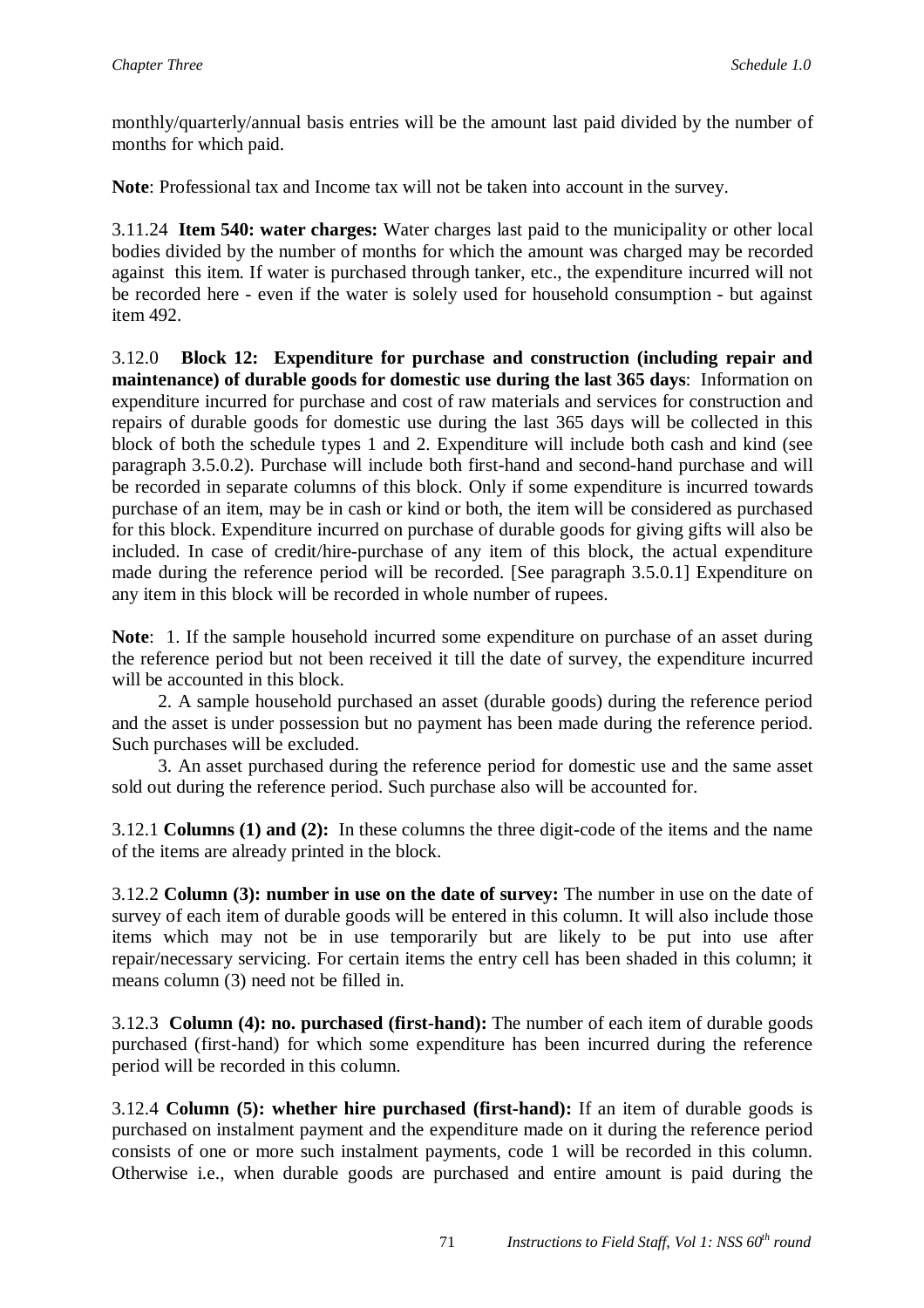reference period, code 2 will be recorded in this column.

**Note**: If more than one of a particular item are purchased during the reference period and some of them are purchased on hire-purchase basis and the remaining are purchased outright, then code 1 will be recorded in this column.

3.12.5 **Column (6): value (first-hand purchase):** Value of first-hand purchase during the reference period will be entered in this column. The total amount paid during the reference period will be recorded here.

3.12.6 **Column (7): cost of raw materials and services for construction and repair:** This column is for recording expenditure on materials and services for construction, assemblage, repair and maintenance of all durable goods - first-hand as well as second-hand. Value of durable goods constructed will comprise value of raw materials, services and/or labour charges and any other charges. The total value of raw materials, services and labour charges will be recorded in this block. Here, expenditure incurred towards repair and maintenance of items purchased on second-hand will also be accounted.

**Note:** 1. The purchase value of a consumer durable constructed or repaired by an artisan for his/her domestic use will be the aggregate of the purchase value of the raw material components used and imputed value of his/her services for its construction/repairs.

 2. If an article is repaired during the reference period by one of the sample household members then the repair charges will be imputed and recorded against appropriate item only if the household member is a professional for that repairing job.

3.12.7 **Column (8): no. purchased (second-hand purchase):** The number of each item of second-hand durable goods purchased during the reference period will be recorded in this column. An imported item of durables, even if second-hand, will be treated as first-hand purchase and information will be recorded against the relevant columns.

3.12.8 **Column (9): value (second-hand purchase)**: Value of second-hand purchase during the reference period will be entered in this column.

3.12.9 **Columns (10): total expenditure:** It is the sum of value of first-hand purchase, cost of raw materials and services for construction and repair and value of the second-hand purchase. In other words, it means column  $(10) =$  column  $(6) +$  column  $(7) +$  column  $(9)$ .

3.12.10 **Item 550: bedstead:** It is a framework of wood or metal supporting the springs and mattress of a bed. Its surface may be made of coir rope or nylon. Folding cots of all kinds will be included against this item.

3.12.11 **Item 551: almirah, dressing table:** Full-size wardrobes will be included against this item.

3.12.12 **Item 554: foam, rubber cushion (dunlopillo type):** Only foam cushions are to be included and not cushions made of cotton, coir, etc. The latter will come under 'pillow, quilt, mattress' in block 8 (item 382).

3.12.13 **Item 555: carpet, daree and other floor mattings:** This will include carpet, daree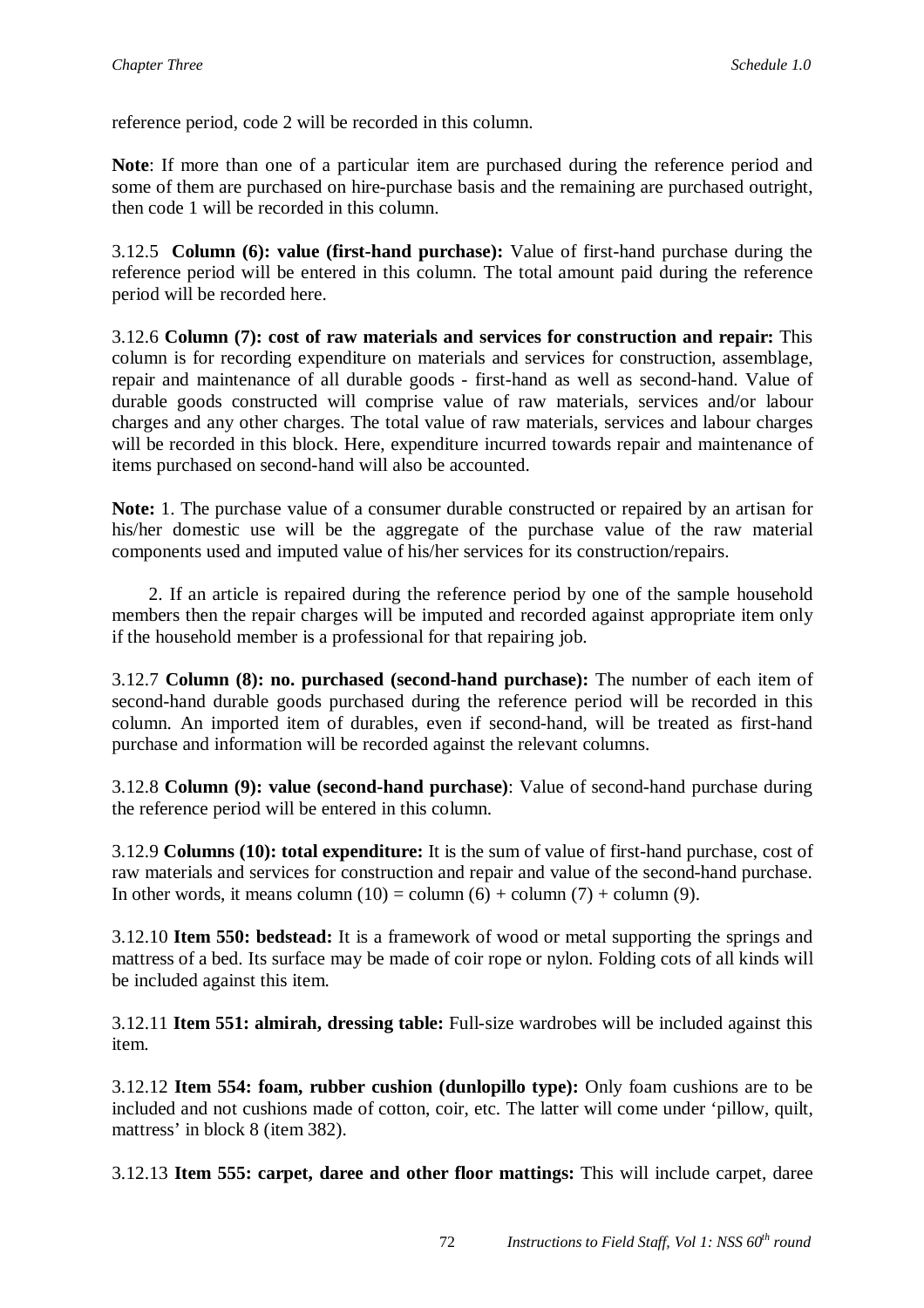and other floor mattings which are more or less fixed in position. Doormats, mats used as single-person seats, and other small mats will not be included here. They will come under 'mats and matting' (block 8).

3.12.14 **Item 557: other furniture & fixtures (couch, sofa, etc.):** Waist-high (usually wooden) almirahs should be considered under this item. Kitchen cup-boards (free-standing), complete sofa-set also will be included.

3.12.15 **Item 561: radio:** This includes transistor radios.

3.12.16 **Item 568: other goods for recreation:** Sports goods and toys are not to be included here but under item 432 in block 11. It will also include dish antenna, video games, etc.

3.12.17 **Item 570: gold ornaments:** If gold ornaments purchased in exchange of gold and some amount of cash, only the cash payment made will be taken into account. But, if it is purchased in lieu of cash or cash and kind (other than gold) total value of cash/cash and kind will be accounted.

3.12.18 **Item 592: lantern, lamp, electric lampshade:** It will exclude electric lamp.

3.12.19 **Item 598: electric iron, heater, toaster, oven & other electric heating appliances:** Geyser will be considered against this item.

3.12.20 **Item 600: other cooking/household appliances:** It will include ice-cream maker, mixer-grinder, juicer, micro-oven, vacuum cleaner, electric appliance for filtering water, etc.

3.12.21 **Item 613: tyres & tubes:** It will include all those tyres and tubes which are purchased for replacement in vehicles. If repair is made only for tyres and tubes then the expenditure incurred on repair will be taken into account against this item in column 7. But, if repair of tyres and tubes is made along with other repairs of the vehicle then the expenditure will be accounted in column 7 against the corresponding listed item.

3.12.22 **Item 614: other transport equipment:** Livestock animals like horses, bullocks, etc., and conveyance such as horse cab, bullock cart, etc., when used exclusively for nonproductive domestic purposes, will be included against this item. Maintenance for these livestock animals will be accounted in column 7. If these animals and conveyances are used both for household enterprise and for domestic use, only the part ascribable to the latter purpose will be considered for recording the value of purchase, or the cost of raw materials required for repair, etc. It will also include perambulator.

3.12.23 **Item 642: residential building and land (cost of repair only):** It should be noted that the purchase of residential building and land, whether first-hand or second-hand, should not be entered in this block. The total expenditure incurred by the household towards repairs and maintenance of dwelling unit (only) during the reference period would be entered against this item.

3.12.24 **Sub-total items 559, 569, 579, 589, 609, 619, 629, 639, 649:** Expenditure made on purchase and construction and repair of durable goods for domestic use during the reference period will be entered against these items. The entry against each sub-total item in each of columns (6), (7), (9), and (10) will be derived by adding the entries in the column against the